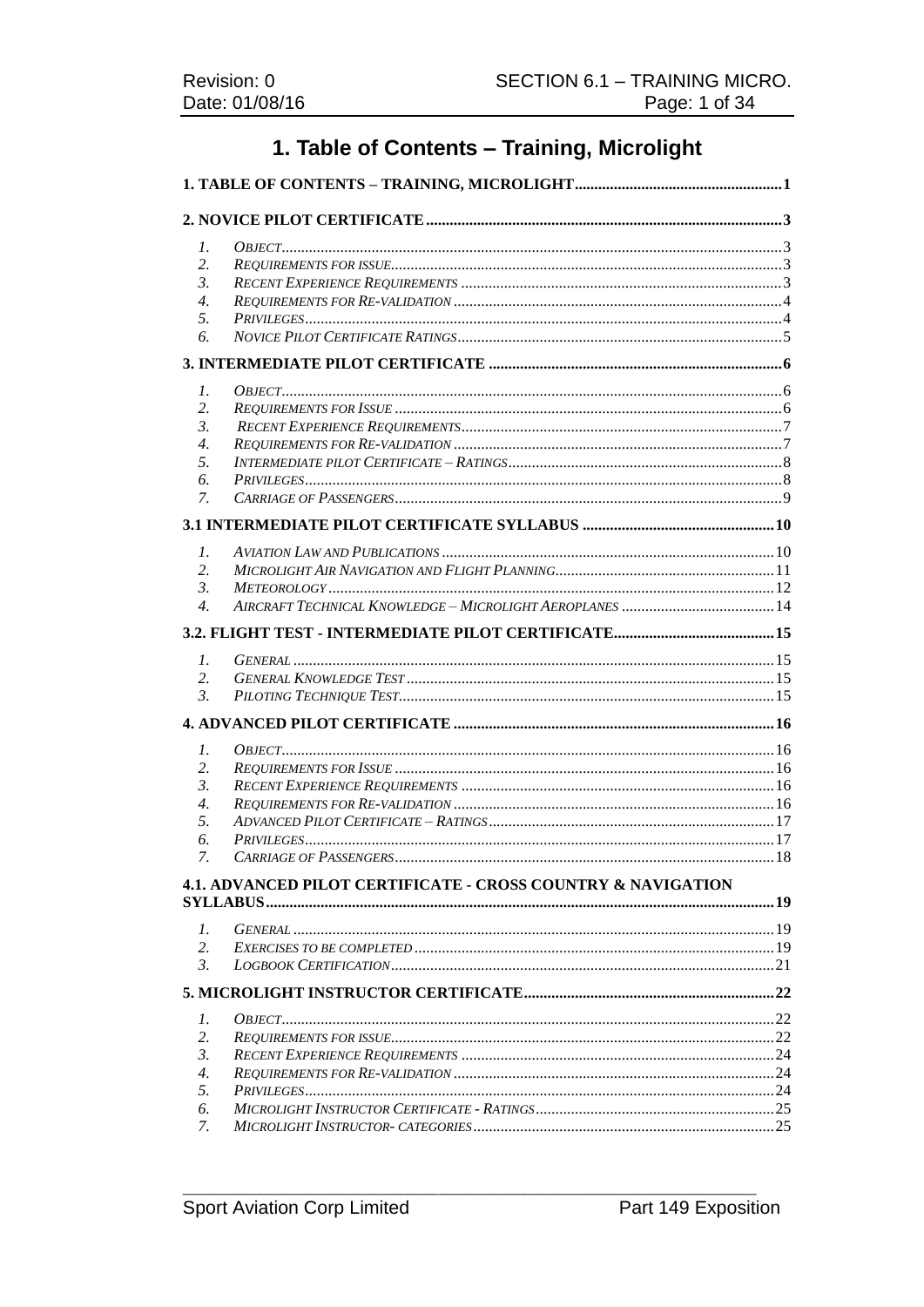| $\mathcal{I}$ .<br>$\mathcal{L}$<br>$\mathcal{E}$ |                                                       |  |
|---------------------------------------------------|-------------------------------------------------------|--|
| $\overline{4}$ .                                  |                                                       |  |
|                                                   | 5.2 FLIGHT TEST - MICROLIGHT INSTRUCTOR CERTIFICATE31 |  |
| $l_{\cdot}$<br>2.                                 |                                                       |  |
|                                                   |                                                       |  |
| $\mathcal{I}$ .                                   |                                                       |  |
| 2.                                                |                                                       |  |
| $\mathfrak{Z}$ .                                  |                                                       |  |
| $\overline{4}$ .                                  |                                                       |  |
| 5 <sub>1</sub>                                    |                                                       |  |
|                                                   |                                                       |  |
|                                                   |                                                       |  |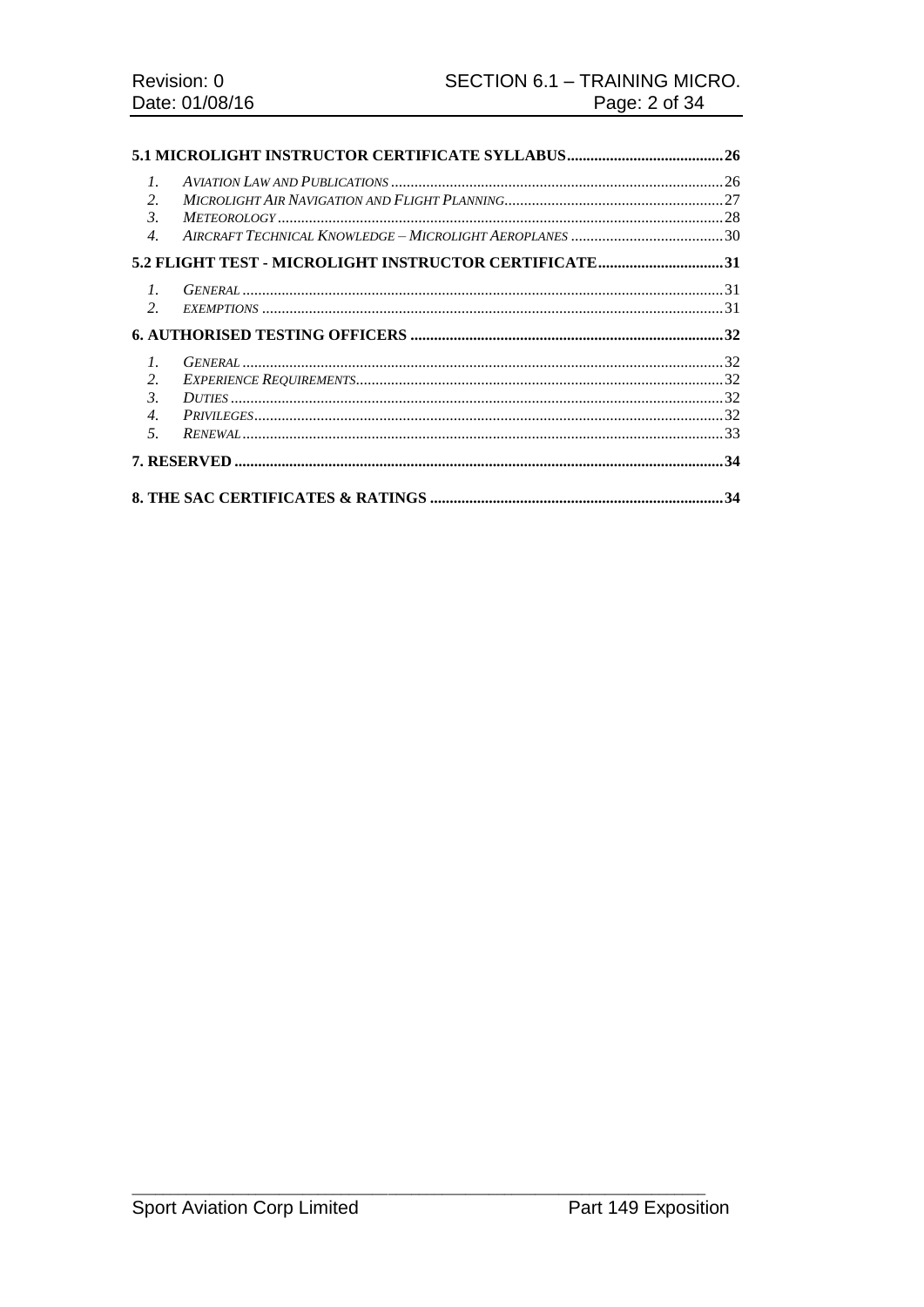# **2. Novice Pilot Certificate**

# *1. Object*

The object of this section is to specify:

- (a) the requirements for issue
- (b) the recent experience requirements;
- (c) the requirements for renewal; and
- (d) the privileges of the Novice Pilot Certificate.

# *2. Requirements for issue*

An applicant for the issue of a Novice Pilot Certificate must meet the requirements relating to age and provide a medical declaration (as set out in Sect.  $5 - 4$ ).

# *3. Recent Experience Requirements*

- (a) The holder of the Novice Pilot Certificate must not exercise the privileges of their certificate:
	- (i) To engage In solo flight within a 10 mile radius of an airfield unless he/she is the holder of a signed and valid 90 day, max 5 hour flight time, solo authorisation form and that he/she has signed a pilot declaration (as set out in SAC Form 8.7);
	- (ii) Or hold a 90 day solo authorisation form until he/she has passed the SAC "Air Law" examination and received either flight or ground instruction from a Microlight instructor in the following exercises:

#### **Fixed Wing:**

- (i) Assembly and pre-flight of microlight Aircraft;
- (ii) Ground handling;
- (iii) Taxiing;<br>(iv) Effect of
- Effect of Controls;
- (v) Straight and level flight;
- (vi) Climbing and descending;
- (vii) Level climbing and descending turns;
- (viii) Stall recognition and recovery;
- (ix) Takeoff, circuit and landing;
- (x) Going around again;
- (xi) Engine failure both during and after takeoff;
- (xii) Forced landing without power;
- (xiii) Circuit rejoining procedure
- (xiv) Rules of the Air;
- (xv) Solo.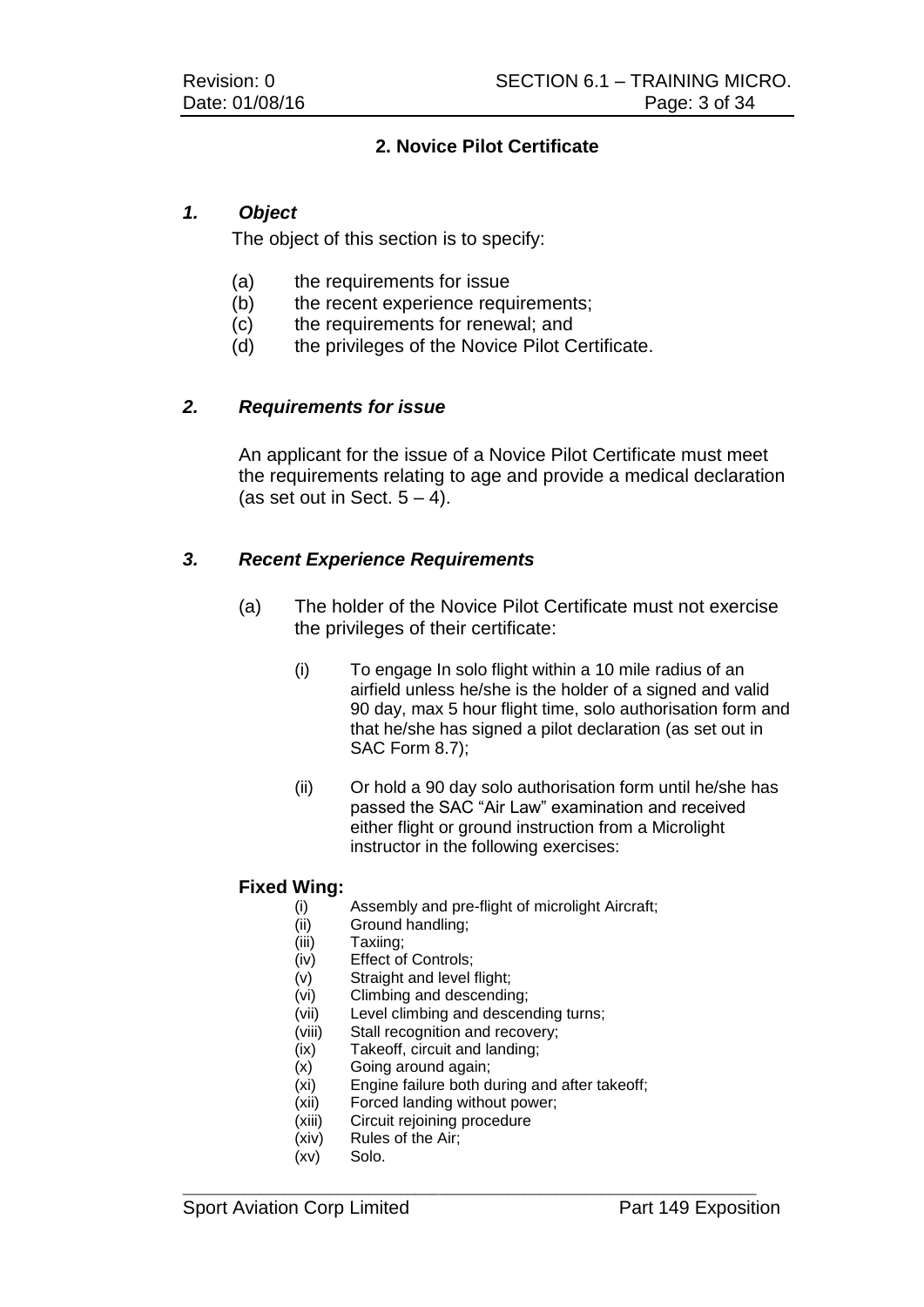#### **Rotorcraft**

Helicopters - Refer Section 6.2 Gyroplanes - Refer Section 6.3

(b) The novice pilots solo authorisation form must be signed by a Microlight Instructor and will remain valid for 90 days or 5 solo flight hours which ever is reached first. At the end of each 90 day period or 5 solo flight hours the pilot may obtain an extension for a further 90 days. An instructor must sign all extensions.

# *4. Requirements for Re-validation*

- (a) An applicant for the re validation of a Novice Pilot Certificate must satisfy SAC that they have a current medical declaration, and have a current solo authorisation signed by an instructor. A copy of the medical certificate shall accompany the request for revalidation.
- (b) Examples of both the solo authorisation form and the pilot declaration are shown in Section 8.

#### *5. Privileges*

(a) Fixed Wing

A Novice Pilot Certificate authorises the holder to act, under the supervision of an instructor, as pilot-in-command of a Microlight Aircraft that is not carrying a passenger for the purposes of:

- (i) increasing their skill in order to qualify for the issue of certificate of higher qualification; or
- (ii) engaging in flying practice in order to re qualify for a certificate that is no longer valid.
- (b) Rotorcraft

Helicopters - Refer Section 6.2 Gyroplanes - Refer Section 6.3

**Note:** The prohibition against the carriage of a passenger by the holder of a Novice Pilot Certificate shall not apply to the carriage of an instructor.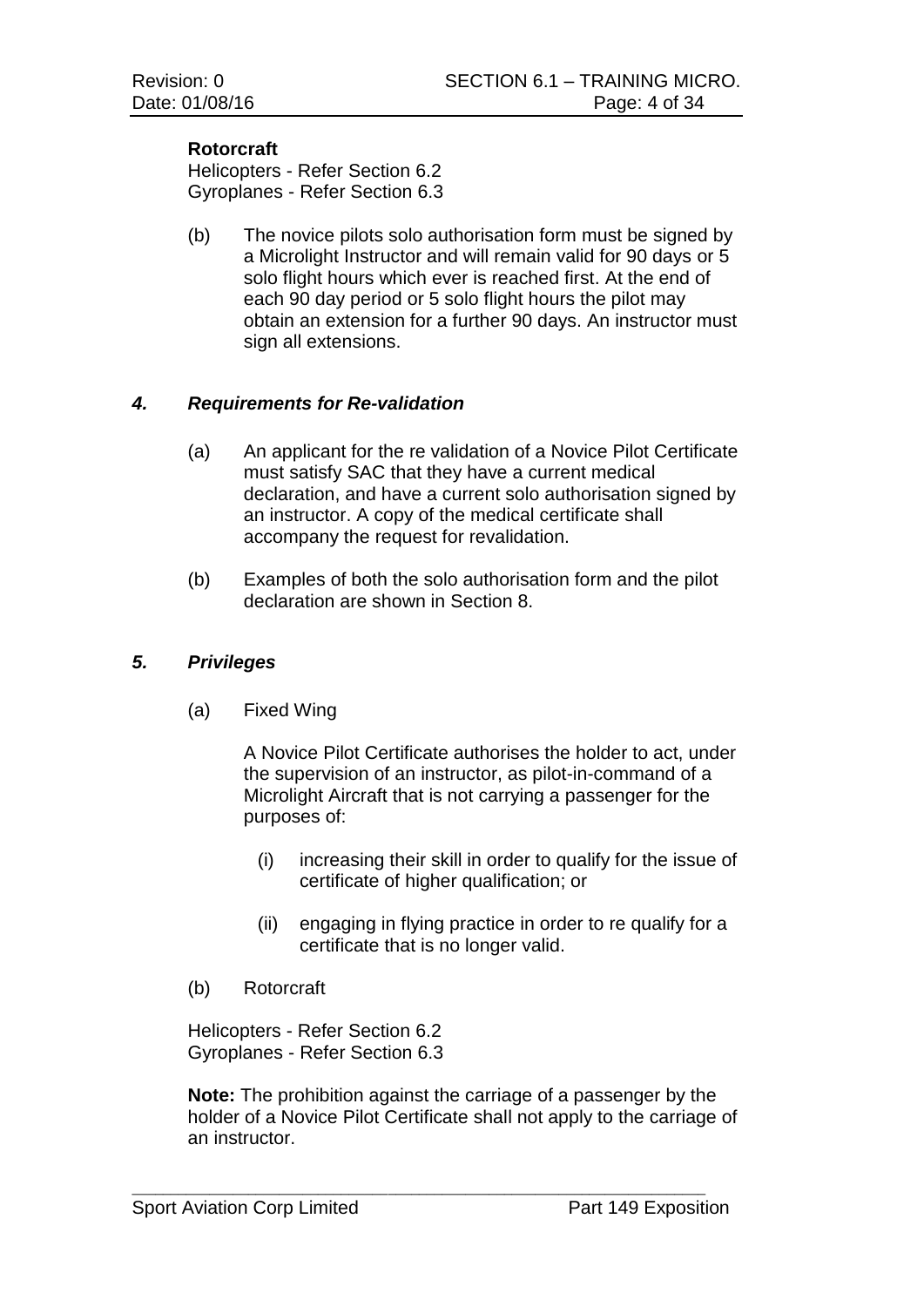# *6. Novice Pilot Certificate Ratings*

- (a) All Novice Pilot Certificates must be endorsed with the ratings in accordance with the schedule following:
	- (i) **Group A:** Valid for the operation of Weight Shift Microlight Aircraft only.
	- (ii) **Group B:** Valid for the operation of Three Axis Control Microlight Aircraft only.
	- (iii) **Group C:** Valid for the operation of Combined Control Microlight Aircraft only.
	- (iv) **Group G:** Valid for the operation of Microlight Gyroplanes only.
	- (v) **Group H:** Valid for the operation of Microlight Helicopters only.
	- (vi) **Group P:** Valid for the operation of Powered Parachutes only.
	- (Vii) **Group J:** Valid for the operation of Microlight Jet Packs only.

(viii) **High performance Microlights** of all the above groups are subject to type ratings. Refer Section 6.0 - 4

- (b) The holder of a Novice Pilot Certificate may only engage in solo flight in microlight aircraft types included in the same group as the type on which he/she was trained.
- (c) The pilots' logbook shall be appropriately endorsed by an instructor.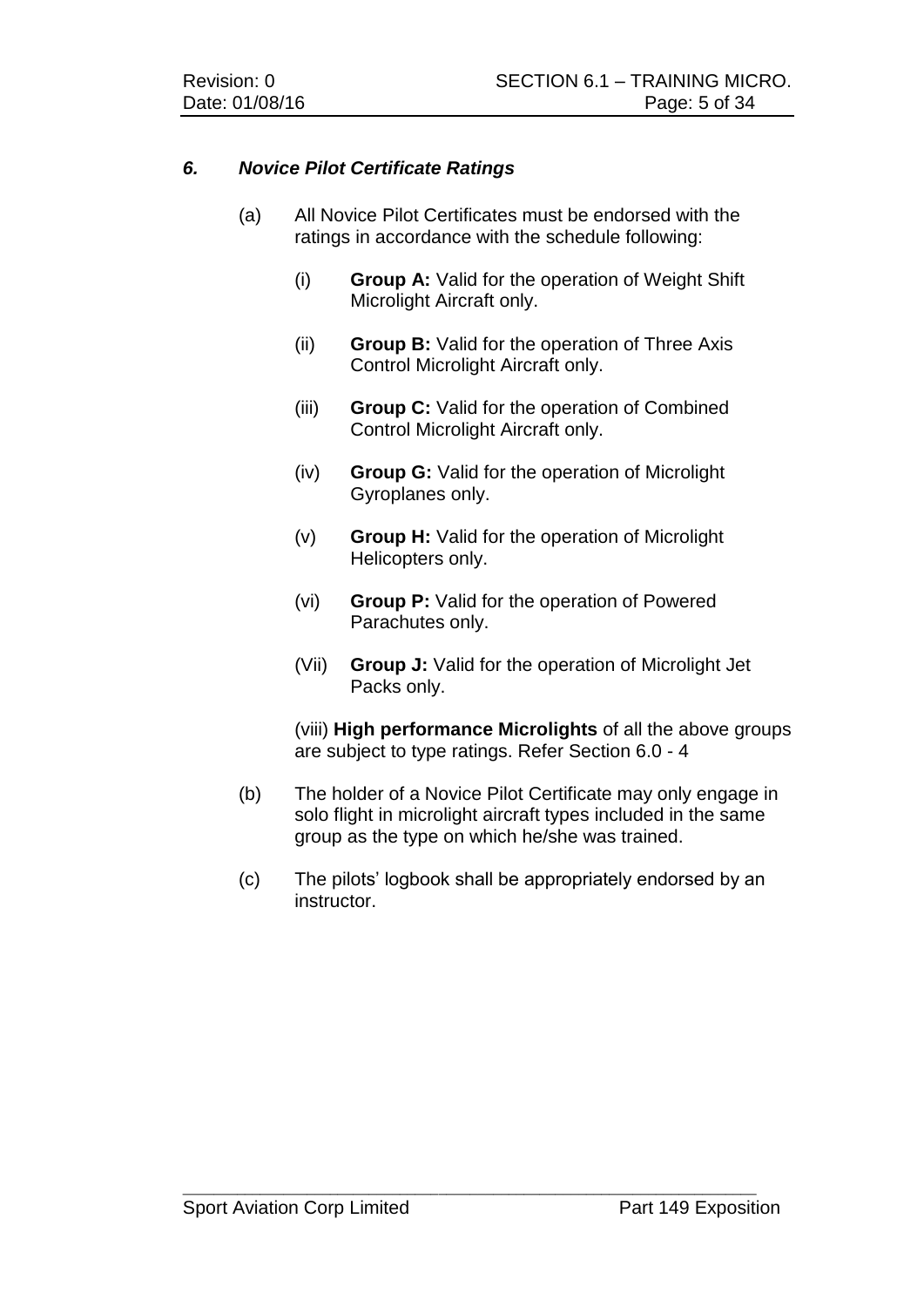# **3. Intermediate Pilot Certificate**

# *1. Object*

The object of this section is to specify:

- (a) the requirements for issue;
- (b) the recent experience requirements;
- (c) the requirements for renewal;
- (d) the examination syllabus;
- (e) the night test requirements; and
- (f) the privileges of the intermediate Plot Certificate.

# *2. Requirements for Issue*

- (a) An applicant for the issue of an intermediate Pilot Certificate must hold a valid Novice Pilot Certificate or must hold a valid Flight Crew licence in any other aircraft type category; and must demonstrate to an instructor:
	- (i) Their general knowledge and ability to perform competently those normal and emergency flight manoeuvres applicable to the type of Microlight Aircraft on which they are being flight tested;
	- (ii) Flight tests conducted on single seat microlight aircraft must include all elements of the flight test syllabus. The applicant must be briefed by the examiner to carry out the various manoeuvres to a sequence in an area in the examiners field of view.
- (b) The syllabus for the flight test is set out in Section  $6.1 3.2$
- (c) Prior to undertaking the flight test for an Intermediate Pilot Certificate an applicant will be required to pass a written examination in the following subjects:
	- (i) Aviation Law;
	- (ii) Microlight Air Navigation;

- (iii) Meteorology;
- (iv) Aircraft Technical Knowledge Microlight Aircraft.
- (d) Fixed Wing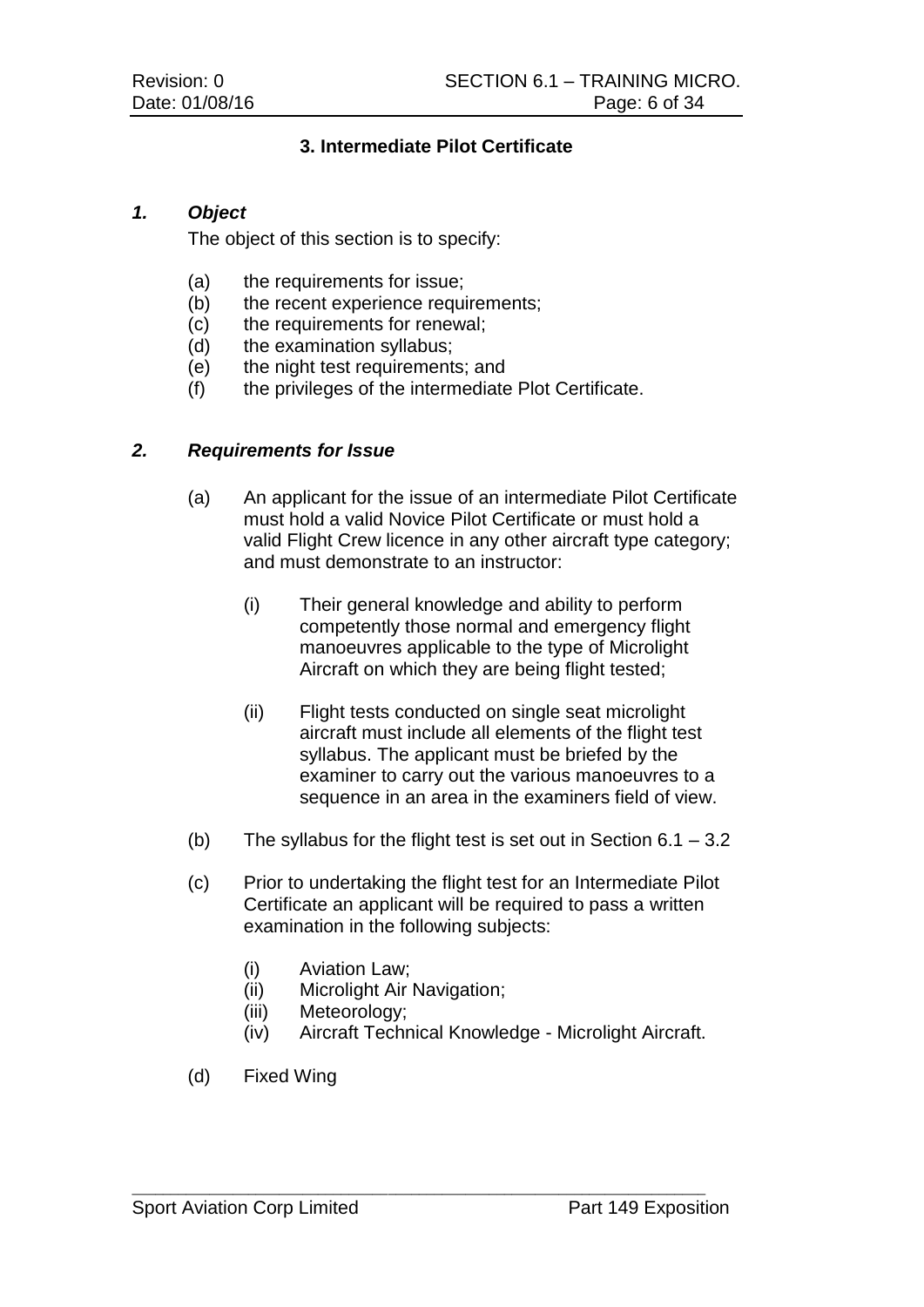When the applicant for the issue of an Intermediate Pilot Certificate is the holder of a valid Private Pilots Licence part 61 - Aeroplane, they will only be required to:

- (i) complete a minimum of two hours microlight type conversion; and
- (ii) have their logbooks endorsed for the rating group of the aircraft they have converted to.

# **Rotorcraft**

Helicopters - Refer Section 6.2 Gyroplanes - Refer Section 6.3

- (e) The detailed syllabus of examination in the above subject is set out in Section 6.1 – 3.1.
- (f) Prior to undertaking a flight test for an Intermediate Pilot Certificate an applicant must:
	- (i) have completed at least 25 hours flight experience in Microlight Aircraft, and
	- (ii) if having trained as a Student for the issue of a Part 61 license, have completed at least 20 hours flight time of which 10 hours must have been in Microlight Aircraft.
- (g) Rotorcraft

Helicopters - Refer Section 6.2 Gyroplanes - Refer Section 6.3

# *3. Recent Experience Requirements*

(a) The holder of an intermediate Pilots Certificate must carry out at least three take-offs and landings in Microlight Aircraft in each 90 day period in order to remain current before carrying passengers.

# *4. Requirements for Re-validation*

(a) An applicant for the re-validation of an Intermediate Pilot Certificate must satisfy SAC that they have a current medical declaration by forwarding a copy to the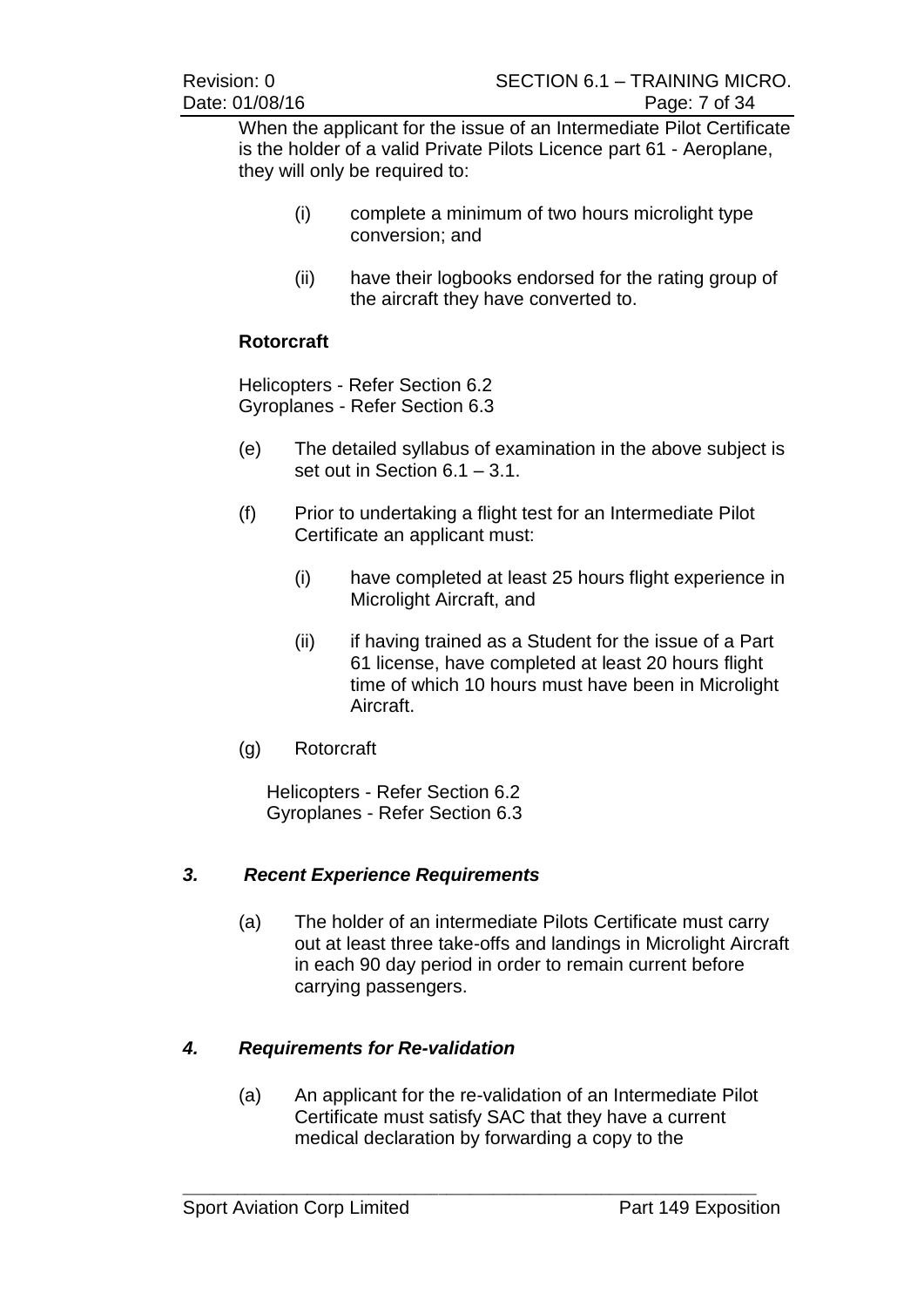Secretary/Administrator together with a completed, Biennial Flight Review signed by the applicant and the Instructor. (SAC Form 8.4)

(b) It shall be the responsibility of the pilot certificate holder to ensure the Medical certificate and Biennial flight review requirements are met before acting as pilot-in-command.

# *5. Intermediate pilot Certificate – Ratings*

- (a) All Intermediate Pilot Certificates must be endorsed with ratings in accordance with the schedule below.
	- (i) **Group A**: Valid for the operation of Weight Shift Microlight Aircraft only.
	- (ii) **Group B**: Valid for the operation of Three Axis Control Microlight Aircraft only.
	- (iii) **Group C**: Valid for the operation of Combined Control Microlight Aircraft only.
	- (iv) **Group G**: Valid for the operation of Microlight Gyroplanes only.
	- (v) **Group H**: Valid for the Operation of Microlight Helicopters only.
	- (vi) **Group P**: Valid for the operation of Powered Parachutes.
	- (Vii) **Group J:** Valid for the operation of Microlight Jet Packs only.

(viii) **High performance Microlights** of all the above groups are subject to type ratings. Refer Section 6.0 – 4.

#### *6. Privileges*

#### (a) **Fixed Wing**

An Intermediate Pilot Certificate authorises the holder to exercise the privileges to act, but not for remuneration, as the pilot-incommand of a Microlight Aircraft. An Intermediate Pilot Certificate permits the holder to fly within 10 NM of his/her takeoff point.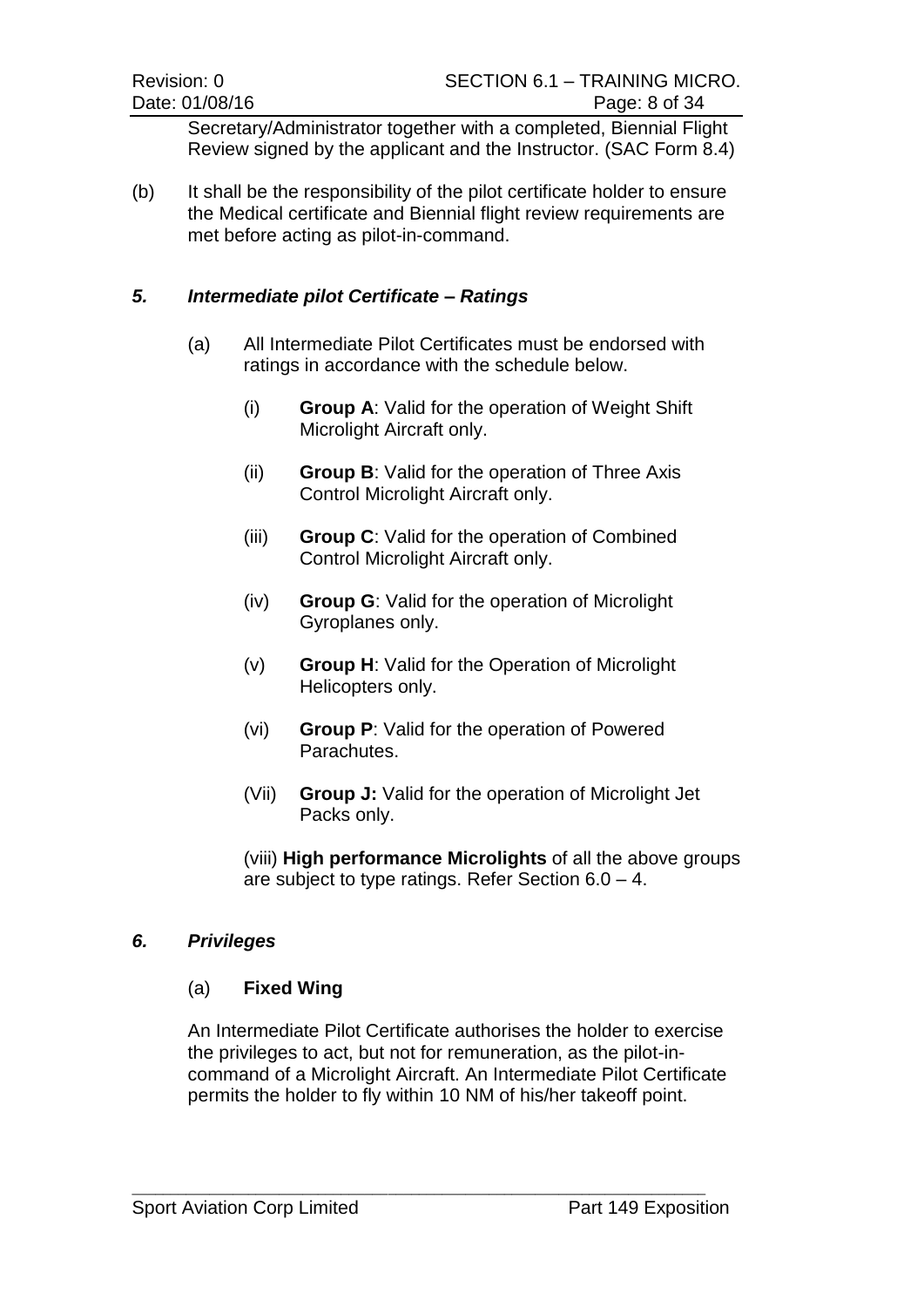# (b) **Rotorcraft**

Helicopters - Refer Section 6.2 Gyroplanes - Refer Section 6.3

# *7. Carriage of Passengers*

# (a) Fixed Wing

Pilots wishing to carry passengers must have demonstrated to a Sport Aviation Corp instructor, competency in a two-seat Microlight Aircraft and have 35 hours PIC minimum. Holders of valid Flight Crew Licences PPL and above, must have completed a type conversion and a minimum of 2 hours pilot-in-command of a Microlight.

# **Rotorcraft**

Helicopters - Refer Section 6.2 Gyroplanes - Refer Section 6.3

(b) Following the successful completion of this flight test a new certificate shall be issued.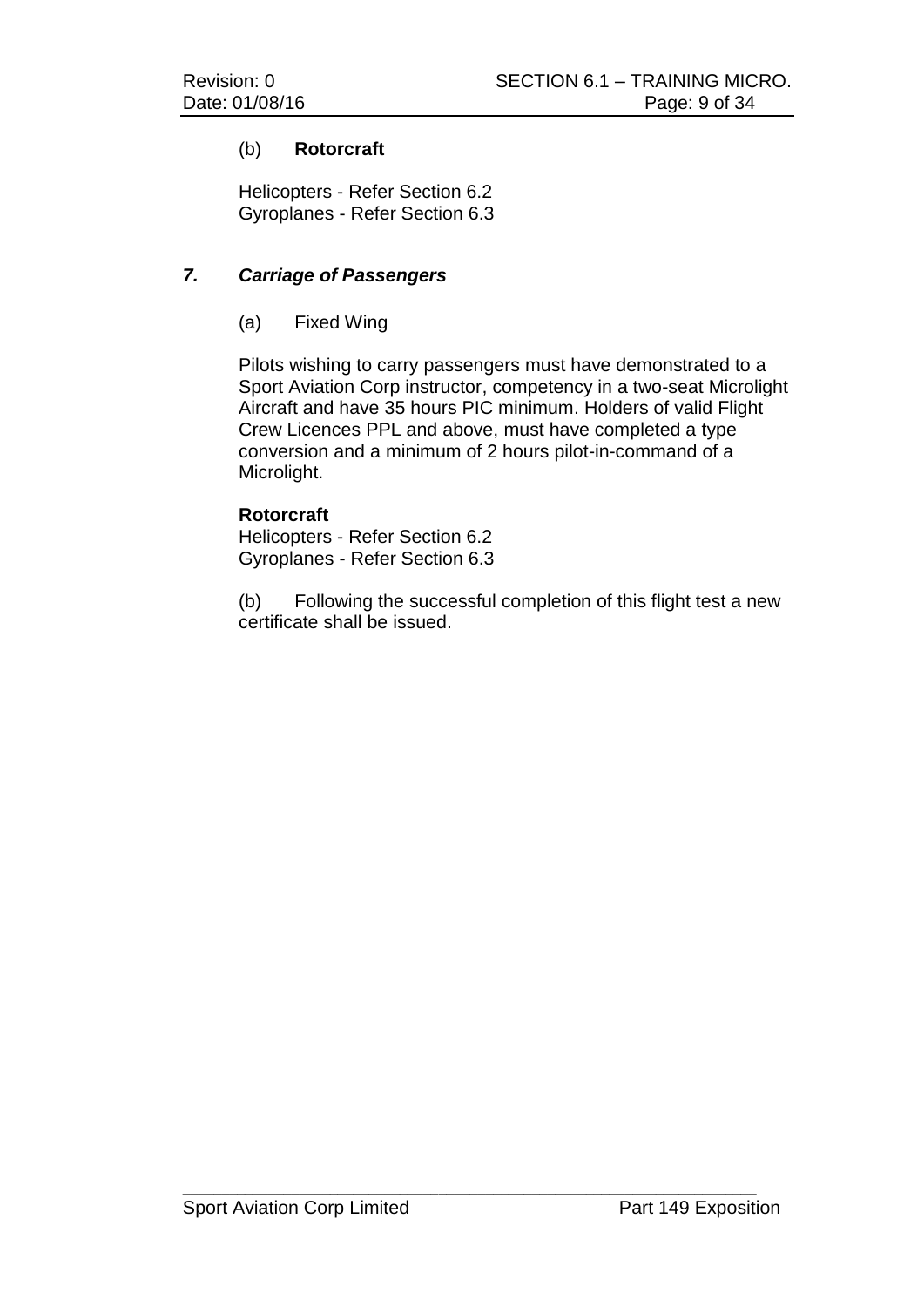# **3.1 Intermediate Pilot Certificate Syllabus**

#### *1. Aviation Law and Publications*

- 1.1 Candidates are required to have a broad knowledge of the purpose and general knowledge of the following documents or groups of documents:
	-
	- (a) Civil Aviation Rules<br>(b) NZ Aeronautical Info NZ Aeronautical Information Publication (NZAIP Vol. 1)
	- (c) NZAIP Vol. 4
	- (d) Aeronautical Information Circulars
	- (e) NZ Aeronautical Information Publication (AIP Supplements)
- 1.2 Candidates are required to have a practical working knowledge of the Civil Aviation Rules and documents issued thereunder which are pertinent to the sport and recreation operation of microlight aeroplanes under visual meteorological conditions, and which are listed hereunder:

 $\_$  , and the set of the set of the set of the set of the set of the set of the set of the set of the set of the set of the set of the set of the set of the set of the set of the set of the set of the set of the set of th

(a) Civil Aviation Rules

| Rule    | Title                                                             |
|---------|-------------------------------------------------------------------|
| Part 1  | <b>Definitions and Abbreviations</b>                              |
| Part 91 | <b>General Operating and Flight</b><br><b>Rules</b>               |
| 91.123  | <b>Flight Instruction</b>                                         |
| 91.127  | Use of Aerodromes                                                 |
| 91.129  | Restricted and danger areas                                       |
| 91.131  | Low flying areas                                                  |
| 91.133  | Military operational areas                                        |
| 91.135  | <b>Conditional areas</b>                                          |
| 91.137  | <b>Volcanic hazard areas</b>                                      |
| 91.139  | General aviation areas                                            |
| 91.141  | Aerodrome traffic zones                                           |
| 91.203  | Authority of the pilot-in-command                                 |
| 91.205  | Crew members at stations                                          |
| 91.207  | Occupation of seats and wearing of<br>restraints                  |
| 91.217  | Pre-flight action                                                 |
| 91.219  | Familiarity with operating limitations<br>and emergency equipment |
| 91.221  | Flying equipment and operating<br>information                     |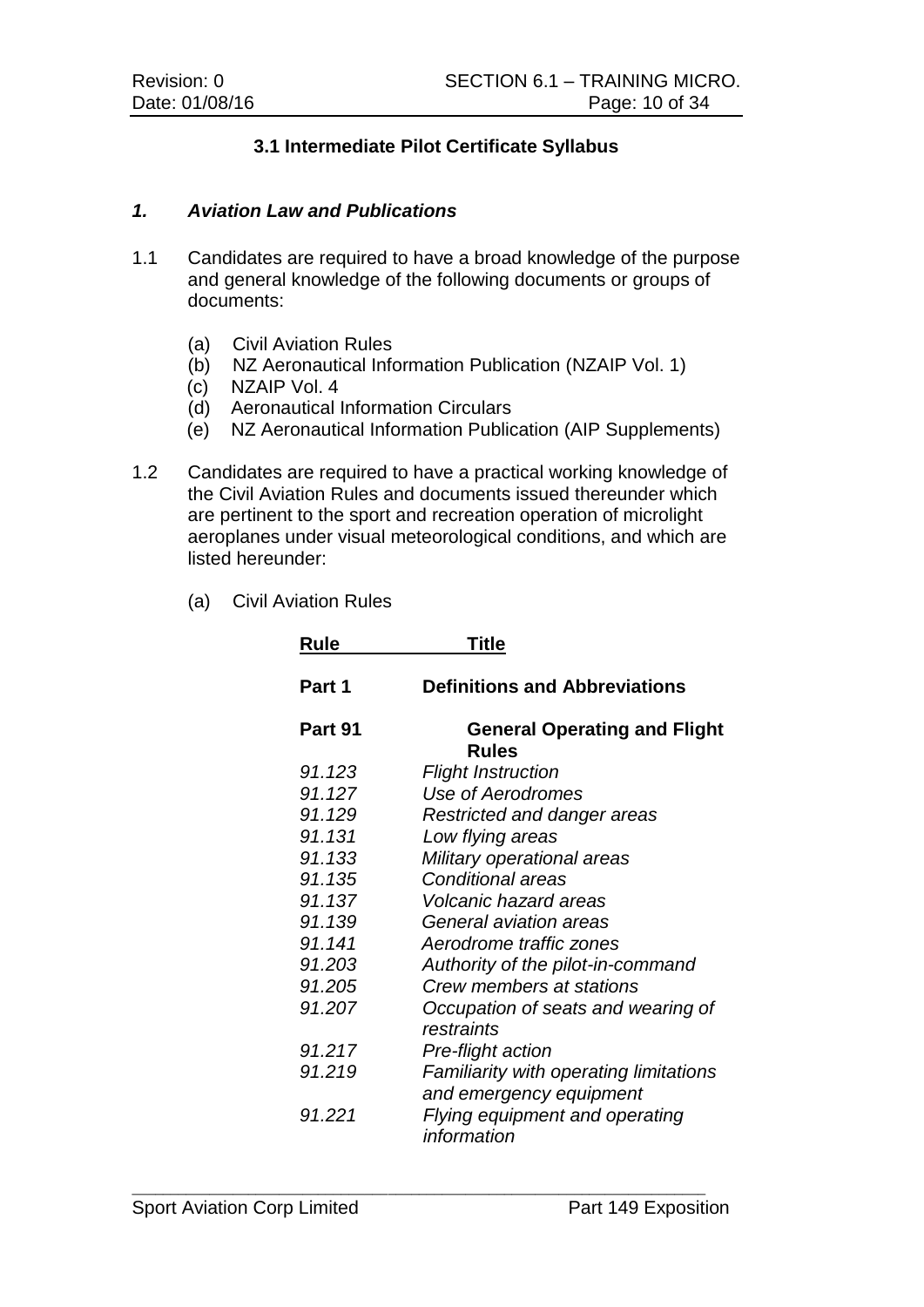Date: 01/08/16

# Revision: 0<br>
SECTION 6.1 – TRAINING MICRO.<br>
Page: 11 of 34

| . ט ו <i>ו</i> סט/ו ט |                 | Paye. TT UI 04                               |
|-----------------------|-----------------|----------------------------------------------|
|                       | 91.223          | Operating on and in the vicinity of an       |
|                       |                 | aerodrome                                    |
|                       | 91.225          | Operations at aerodromes with air            |
|                       |                 | traffic services                             |
|                       | 91.227          | Operating near other aircraft                |
|                       | 91.229          | Right-of-way rules                           |
|                       | 91.235          | Dropping of objects                          |
|                       | 91.241          | Compliance with ATC clearances and           |
|                       |                 | instructions                                 |
|                       | 91.243          | <b>ATC light signals</b>                     |
|                       | 91.245          | Operations in designated and                 |
|                       |                 | classified airspace                          |
|                       | 91.246          | Operations in RNP designated                 |
|                       |                 | airspace                                     |
|                       | 91.247          | Use of SSR Transponder and altitude          |
|                       |                 | reporting equipment                          |
|                       | 91.249          | Aircraft call signs                          |
|                       | 91.301          | VFR meteorological minima                    |
|                       | 91.303          | Special VFR weather minima                   |
|                       | 91.307          | <b>VFR</b> flight plan                       |
|                       | 91.307          | <b>Position reports</b>                      |
|                       | 91.311          | Minimum heights for VFR flights              |
|                       | 91.311          | VFR cruising altitude and flight level       |
|                       | 91.315          | Operating in snow and ice conditions         |
|                       | <b>Part 103</b> | <b>Microlight Aircraft Certification and</b> |
|                       |                 | <b>Operating Rules</b>                       |
|                       | 103.101         | Registration                                 |
|                       | 103.105         | Documents to be carried                      |
|                       | 103.105         | <b>Placards</b>                              |
|                       | 103.151         | <b>Fuel requirements</b>                     |
|                       | 103.153         | Minimum heights                              |
|                       |                 | <b>Flight Criteria</b><br>103.153            |
|                       | 103.159         | Carriage of passengers                       |
|                       | 103.217         | Maintenance and inspection                   |
|                       |                 | requirements                                 |
|                       | 103.221         | Instrument and equipment                     |
|                       |                 | requirements                                 |
|                       |                 |                                              |

# *2. Microlight Air Navigation and Flight Planning*

- 2.1 Form of the Earth: Latitude and Longitude
- 2.2 Direction on the earth: Navigation by compass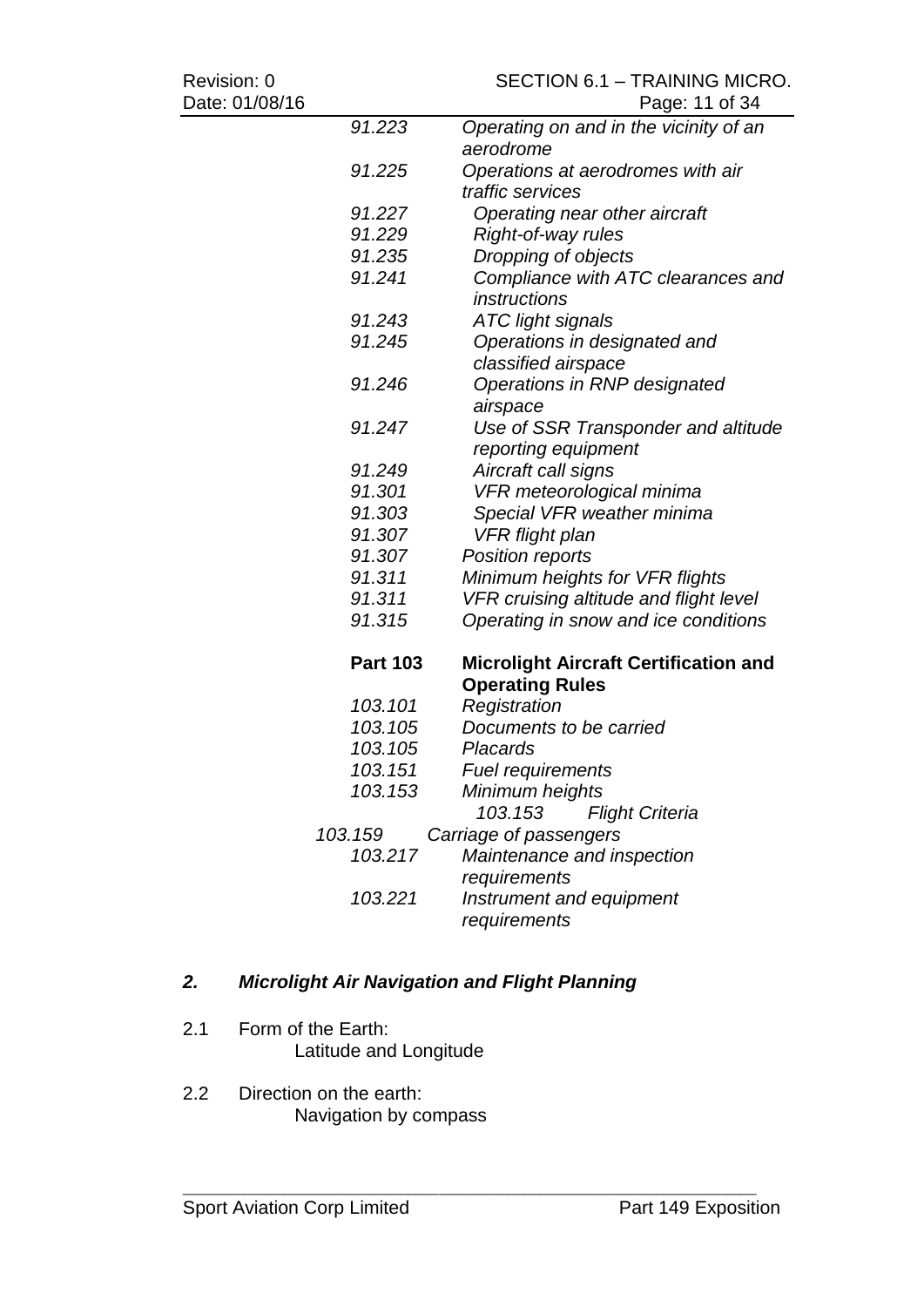2.3 Topographical maps:

Practical use of the maps, measuring tracks and distances, knowledge of the principal chart symbols, contour lines.

2.4 Operations under VFR-Control Areas Class C and D Control Zones C, and D, Airspace

Uncontrolled Airspace, Class G Mandatory Broadcast Zones (MBZ)

# *3. Meteorology*

- 3.1 Composition of the atmosphere.
- 3.2 Atmospheric pressure: Unit of measure, variation with height, pressure altitude, the effects of, I.S.A.
- 3.3 Atmospheric temperature: Units of measure, variation with height, density altitude, and effects of, I.S.A.

# 3.4 Pressure systems and fronts:

Depression or low pressure, anti-cyclone or high pressure, cold and warm fronts, the general characteristics of pressure systems and fronts as they occur over NZ, horizontal pressure, isobars.

3.5 Wind:

Wind velocity, wind shear, backing and veering, sea breezes, Fóhn winds, valley winds, anabatic and catabatic winds.

3.6 Clouds:

Cloud classifications, effect of haze, smoke and fog on visibility, visibility, fog.

# 3.7 Turbulence:

Mechanical, terrain, convectional, local winds, slipstream, wake, the evaluation and recognition of potential areas of low-level turbulence and its potential effect on the operation of microlight aeroplanes, mountain waves.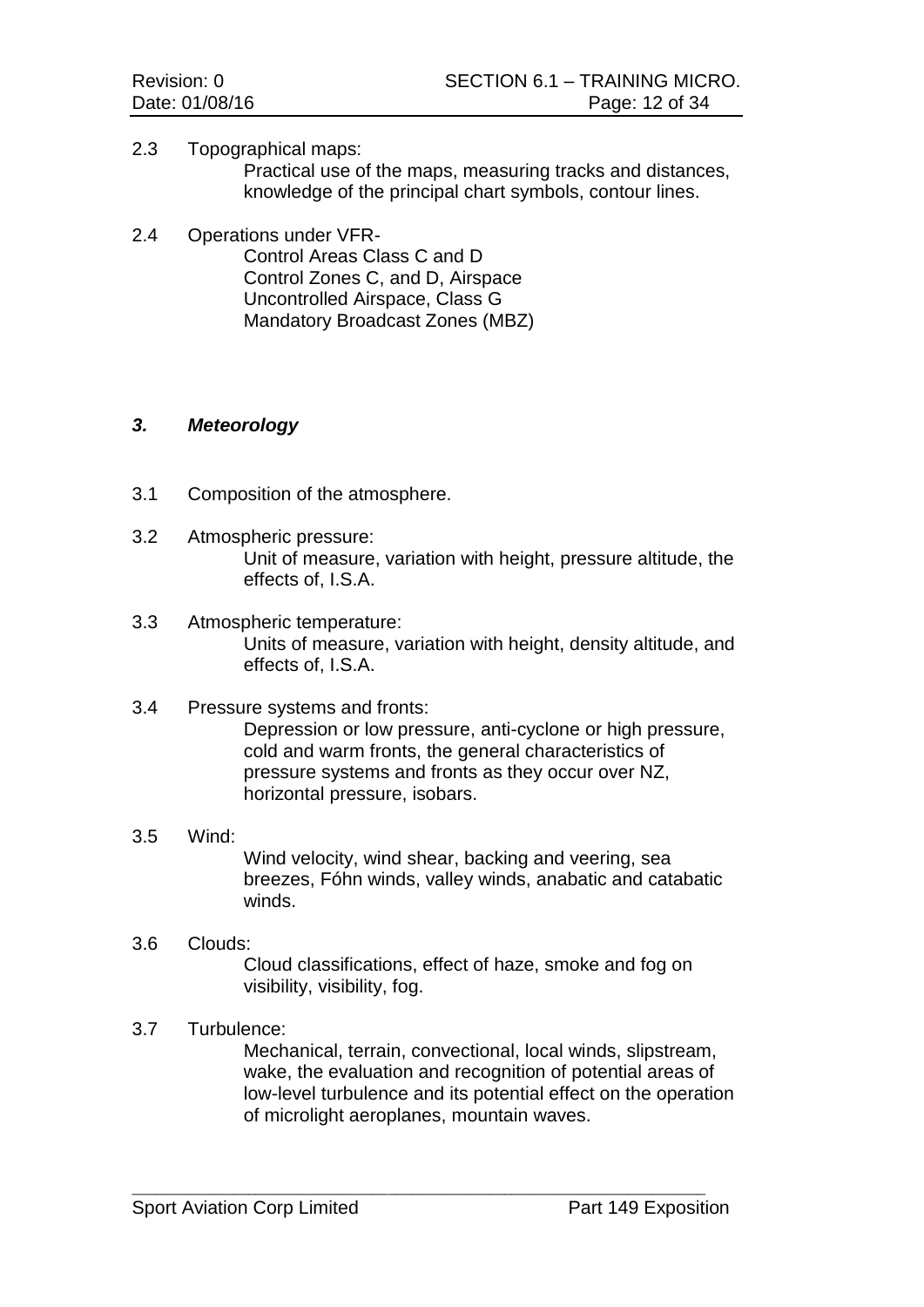| Revision: 0    | SECTION 6.1 - TRAINING MICRO. |
|----------------|-------------------------------|
| Date: 01/08/16 | Page: 13 of 34                |

3.8 Aviation meteorological briefings: Terms and abbreviations used in meteorological forecasts and reports, procedures for obtaining pre-flight meteorological information.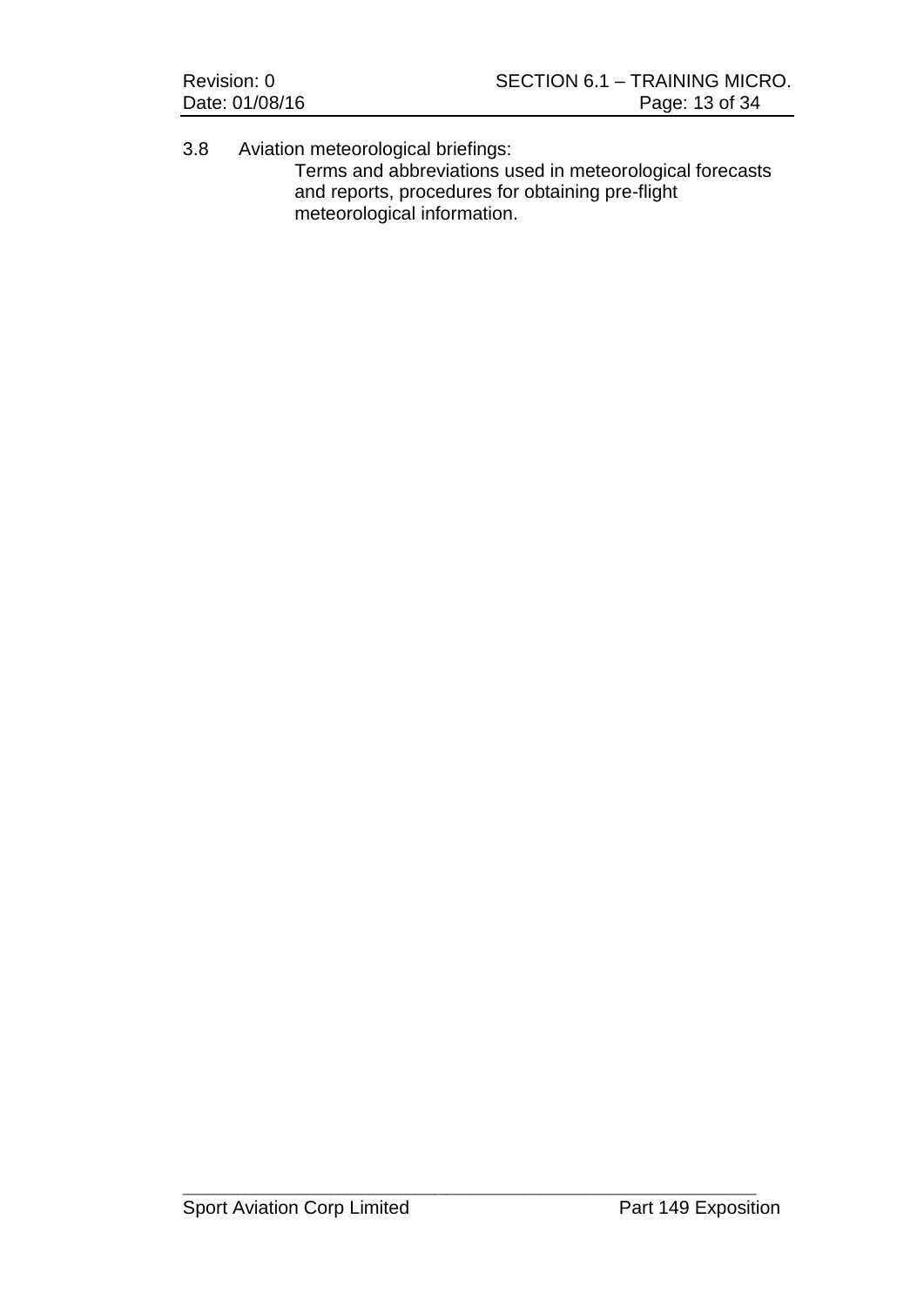# *4. Aircraft Technical Knowledge – Microlight Aeroplanes*

4.1 Properties of the air:

Density: Variation of density with changes of temperature, pressure and height.

#### 4.2 Principles of Flight:

Meaning and significance of terms associated with aerodynamics, thrust, drag, lift, weight, aerofoils, angle of attack, centre of pressure, stalling, spinning and drag (induced, parasitic).

#### 4.3 Propellers:

Pitch, effect on engine performance of fine and coarse pitch propellers, reduction drives, propeller care.

#### 4.4 Engines:

Principles of operation and associated systems, including ignition, cooling, carburettion, fuel, oil, carburettor heat, control of engines and indications of performance, use of mixture control.

#### 4.5 Airframe:

Recognition of airframe defects generally with particular emphasis on landing gear, flying controls and their associated cables and push rods, wing and tail surface attachment points, bracing struts and wires and engine mounts.

4.6 Loading:

Knowledge of the terms 'centre of gravity' and 'centre of gravity limits', the importance of centre of gravity position, knowledge of the precautions that should be taken when loading aeroplanes (e.g. security of loads), factors affecting take-off, climb and landing performance.

#### 4.7 Airmanship:

General airmanship relating to the operation of microlight aeroplanes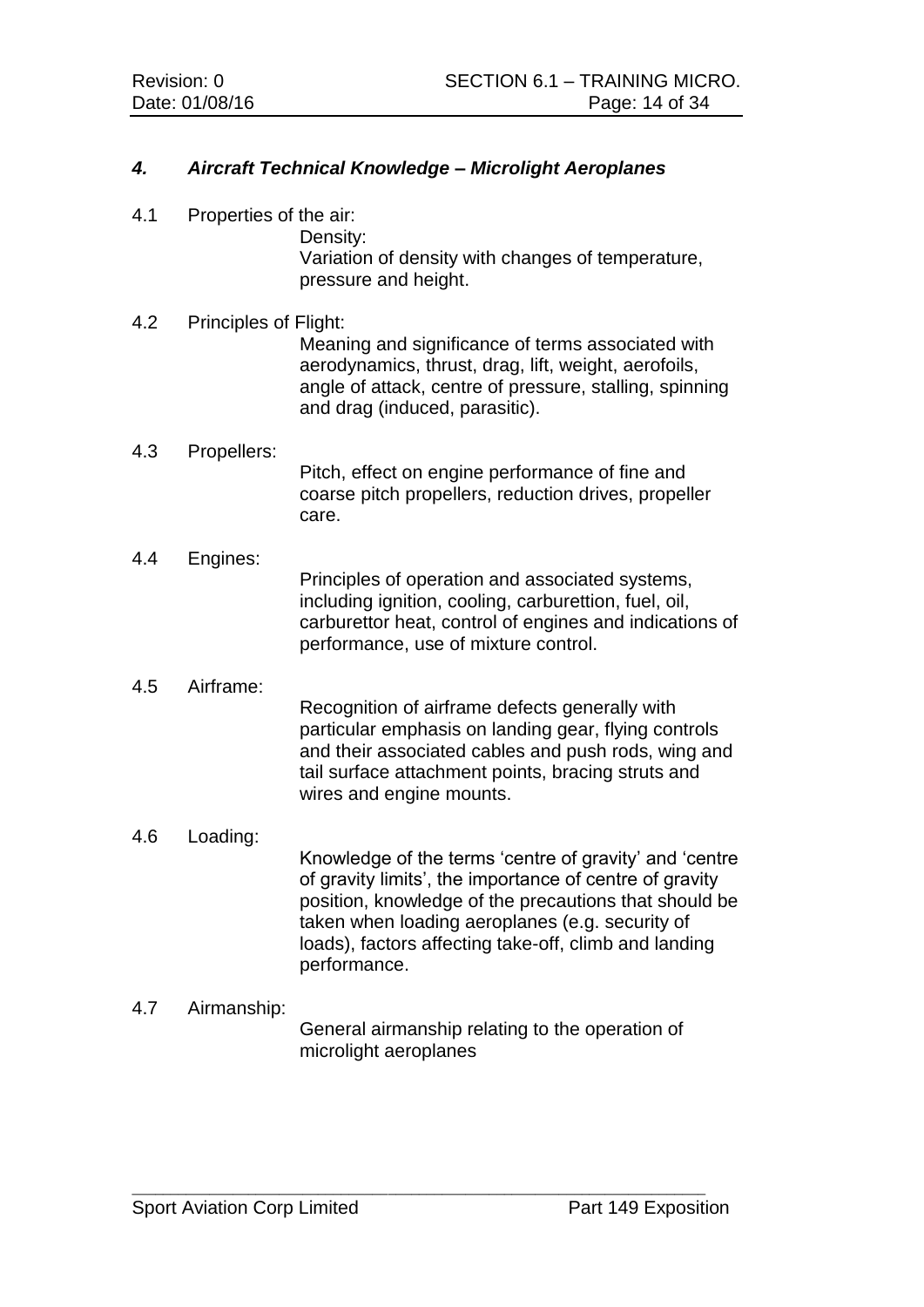# **3.2. Flight Test - Intermediate Pilot Certificate**

#### **1.** *General*

- 1.1 An applicant for the initial issue of an Intermediate Pilot Certificate shall pass a practical test, the syllabus for which is set out below.
- 1.2 The test shall include an oral general knowledge test followed immediately by a pilot competency test.

# *2. General Knowledge Test*

- 1.1 Demonstrate:
	- (a) Aeroplane documents including knowledge of loading.
	- (b) Aeroplane inspection and pre-flight check.

# *3. Piloting Technique Test*

- 3.1Demonstrate:
	- (a) Taxiing
	- (b) Takeoff into wind
	- (c) Engine failure after takeoff
	- (d) Straight and level
	- (e) Level, climbing and descending turns including steep level turns.
- 3.2 Demonstration of the approach to the stall with power off and with partial power. Recovery in both cases to be carried out at the onset with minimum height loss (within the stalling limitations of the microlight aeroplane type as specified by the manufacturer).
- 3.3 Forced landing without power onto the field of operation from a height and position nominated by the examiner before takeoff.
- 3.4 Demonstration of two circuits:
	- (a) Takeoff into wind, circuit, overshoot from 50 ft, re-circuit. (The examiner to specify the circuit parameters).
		- (b) Carry out a precision landing (i.e. short field approach and landing).
		- (c) Precision engine-off (engine may be at idle) landing.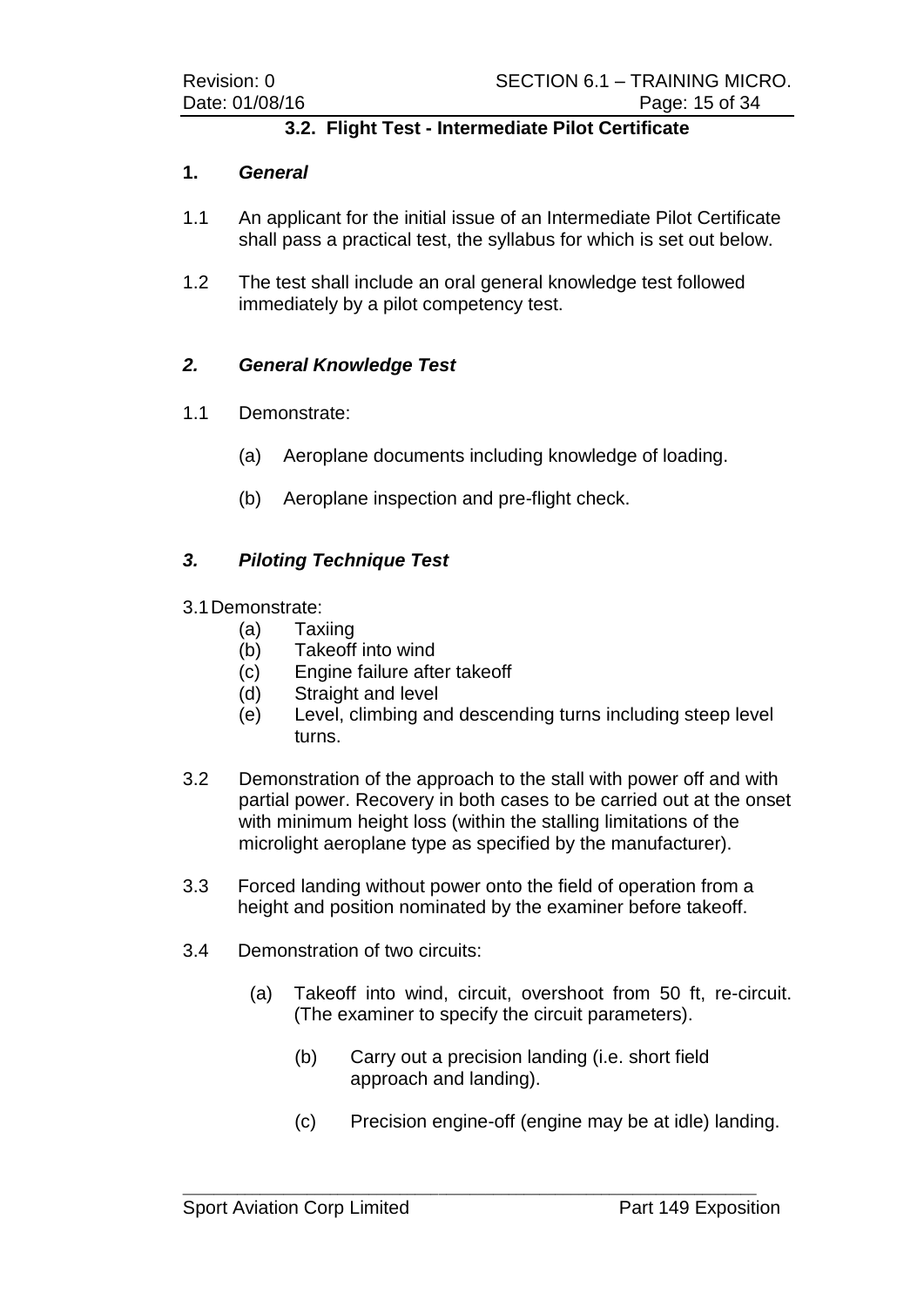# **4. Advanced Pilot Certificate**

# *1. Object*

The object of this section is to specify:

- (a) the requirement for issue;
- (b) the recent experience requirements;
- (c) the requirements for renewal; and
- (d) the privileges of the Advanced Pilot Certificate.

# *2. Requirements for Issue*

- (a) An applicant seeking withdrawal of the restricted category of his/her intermediate Pilot Certificate:
	- (i) Must complete the cross-country flights as set out in Section  $6.1 - 4.1$
	- (ii) Must demonstrate to a person approved for the purpose his/her general knowledge and ability to perform competently such normal and emergency flight manoeuvres as may be considered necessary for the issue of an Advanced Pilot Certificate.

#### *3. Recent Experience Requirements*

(a) The holder of an Advanced Pilot Certificate must carry out at least three takeoffs and landings in a Microlight Aircraft of the same type in each 90 day period in order to remain current before carrying passengers.

#### *4. Requirements for Re-validation*

- (a) An applicant for the re-validation of an Advanced Pilot Certificate must satisfy SAC that they have a current medical declaration by forwarding a copy to the Secretary/Administrator together with a completed, Biennial Flight Review signed by the applicant and the Instructor. (SAC Form 8.4)
- (b) It shall be the responsibility of the pilot certificate holder to ensure the Medical certificate and Biennial flight review requirements are met before acting as pilot-in-command.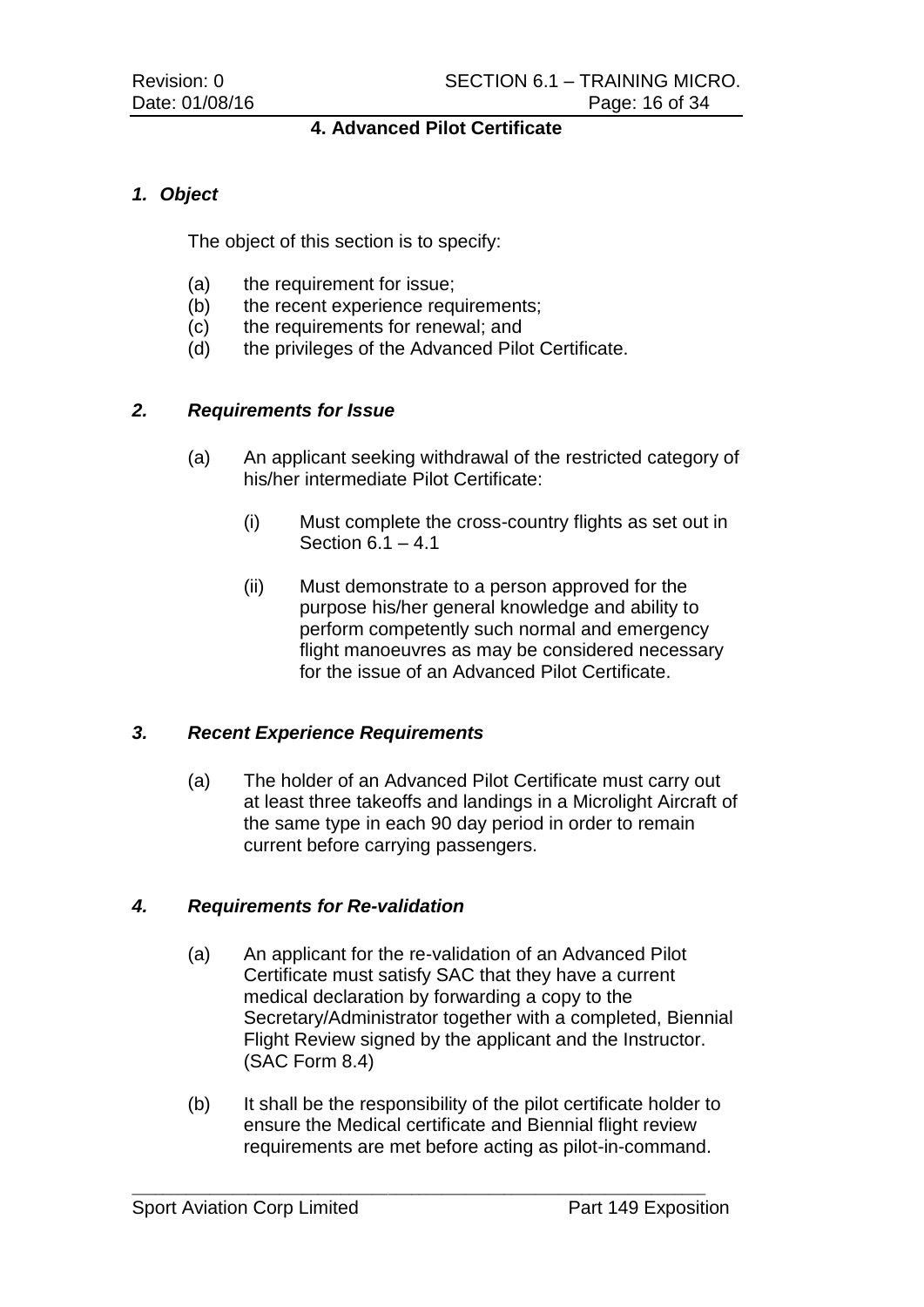#### *5. Advanced Pilot Certificate – Ratings*

- (a) An Advanced Pilot Certificate shall be endorsed with ratings in accordance with the schedule below:
	- (i) **Group A:** Valid for the operation of Weight Shift Microlight Aircraft only.
	- (ii) **Group B:** Valid for the operation of Three Axis Control Microlight Aircraft only.
	- (iii) **Group C:** Valid for the operation of Combined Control Microlight Aircraft only.
	- (iv) **Group G:** Valid for the operation of Microlight Gyroplanes only.
	- (v) **Group H:** Valid for the operation of Microlight Helicopters only.
	- (vi) **Group P:** Valid for the operation of Powered Parachutes only
	- (Vii) **Group J:** Valid for the operation of Microlight Jet Packs only.
	- (viii) **High performance Microlights** of all the above groups are subject to type ratings. Refer Section 6.0 - 4

# *6. Privileges*

(a) An Advanced Pilot Certificate authorises the holder to exercise the privileges to act, but not for remuneration, as pilot-in-command of a Microlight Aircraft and shall be endorsed 'not for the carriage of passengers' unless the requirements of Para. 7 below are met.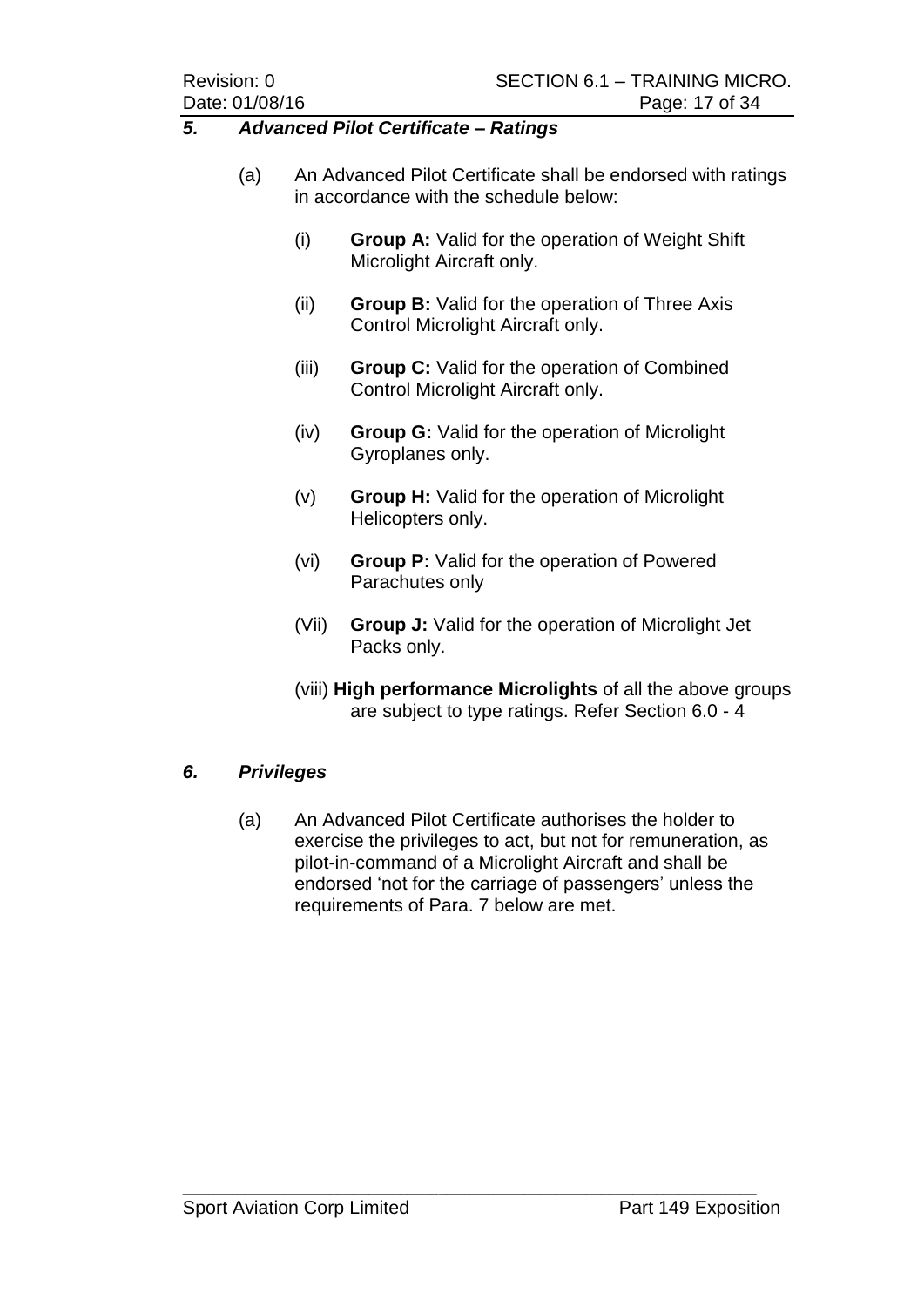# *7. Carriage of Passengers*

# (a) **Fixed Wing**

Pilots wishing to carry passengers must have demonstrated to a Sport Aviation Corp. instructor competency in a twoseat Microlight Aircraft and have 35 hours PIC minimum. Holders of valid Flight Crew Licences, PPL and above, must have completed a type conversion and a minimum of 2 hours pilot-in-command of a Microlight that has been certified as airworthy.

#### **Rotorcraft**

Helicopters - Refer Section 6.2 Gyroplanes - Refer Section 6.3

(b) Following the successful completion of this flight test a new certificate will be issued.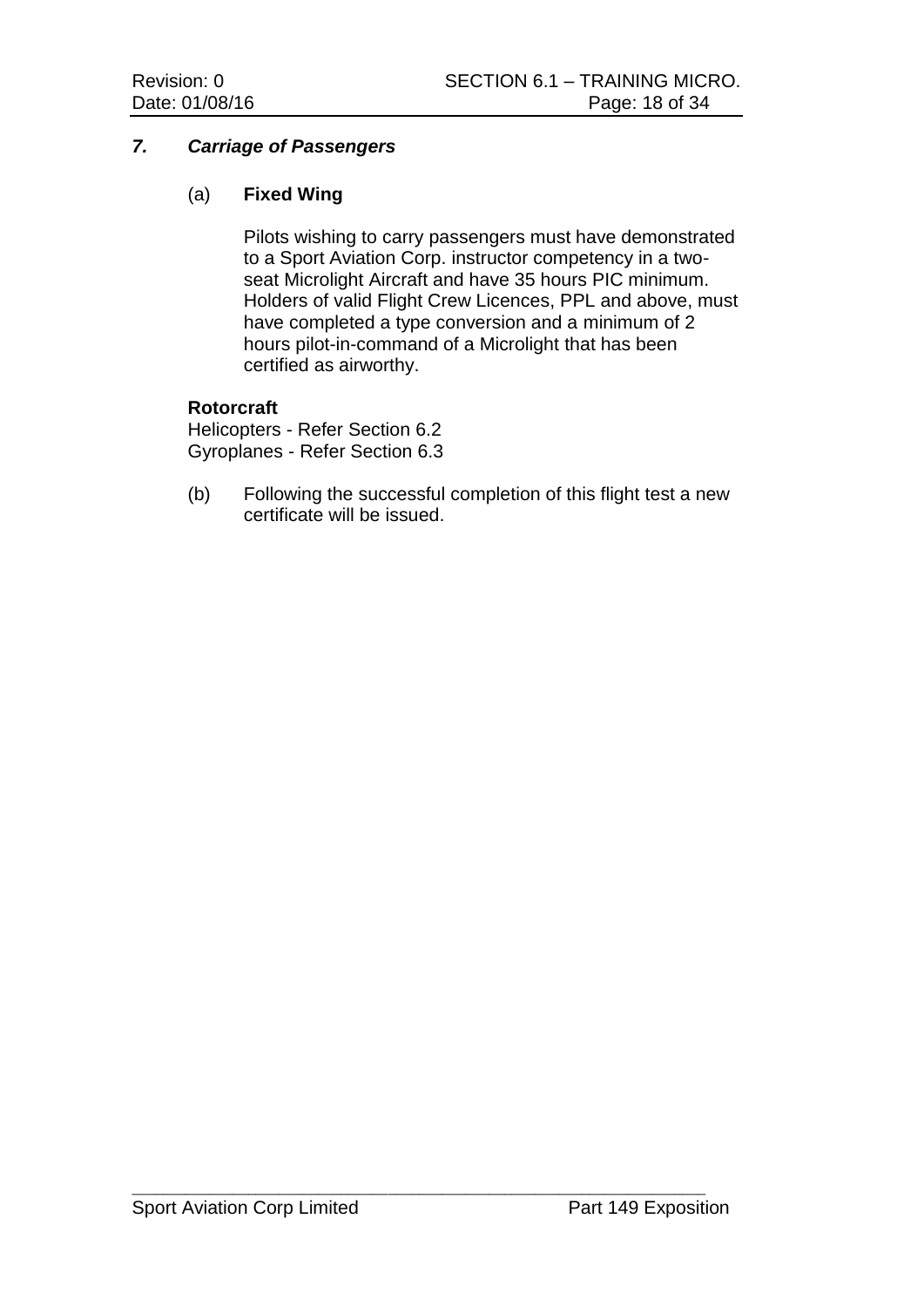# **4.1. Advanced Pilot Certificate - Cross Country & Navigation Syllabus**

# *1. General*

- (a) An applicant for the issue of an Advanced Pilot certificate shall have satisfactorily completed the cross-country navigation flight training in accordance with the following syllabus.
- (b) Low performance Microlight aircraft need only comply with Stages 1 and 2 of the navigation exercises. (Total 3 hours dual and 3 hours solo)
- (c) High performance Microlight aircraft need to comply with Stages 1, 2 and 3 of the Navigation exercises.
- (d) Meteorological conditions Navigation *solo flights are not* to be undertaken unless the forecasts are at least: *2000 foot ceiling and 16 kilometres visibility.*

# *2. Exercises to be completed*

(a) **Stage 1: Elementary navigation exercises Experience** – At least 1 hour dual flight instruction and 1 hour solo flight time.

> **Pre-flight preparation** – Preparation of flight plan, weather evaluation, fuel requirements, fuel management, maintenance of heading and map reading.

(b) **Stage 2: Basic navigation exercises Experience** - At least 2 hours dual flight instruction and 2 hours solo flight time.

> **Instruction** - Dual flight instruction and solo practice in basic cross-country navigation.

**Pre-flight preparation** – Weather evaluation, selection of routes, cruising levels, minimum safe altitudes and check points, preparation and lodging of flight plans, fuel requirements and reserves, relevant air traffic rules and procedures including entry, transit and exit lanes through controlled airspace, radio communication procedures, emergency and diversion procedures, and action on becoming unsure of position.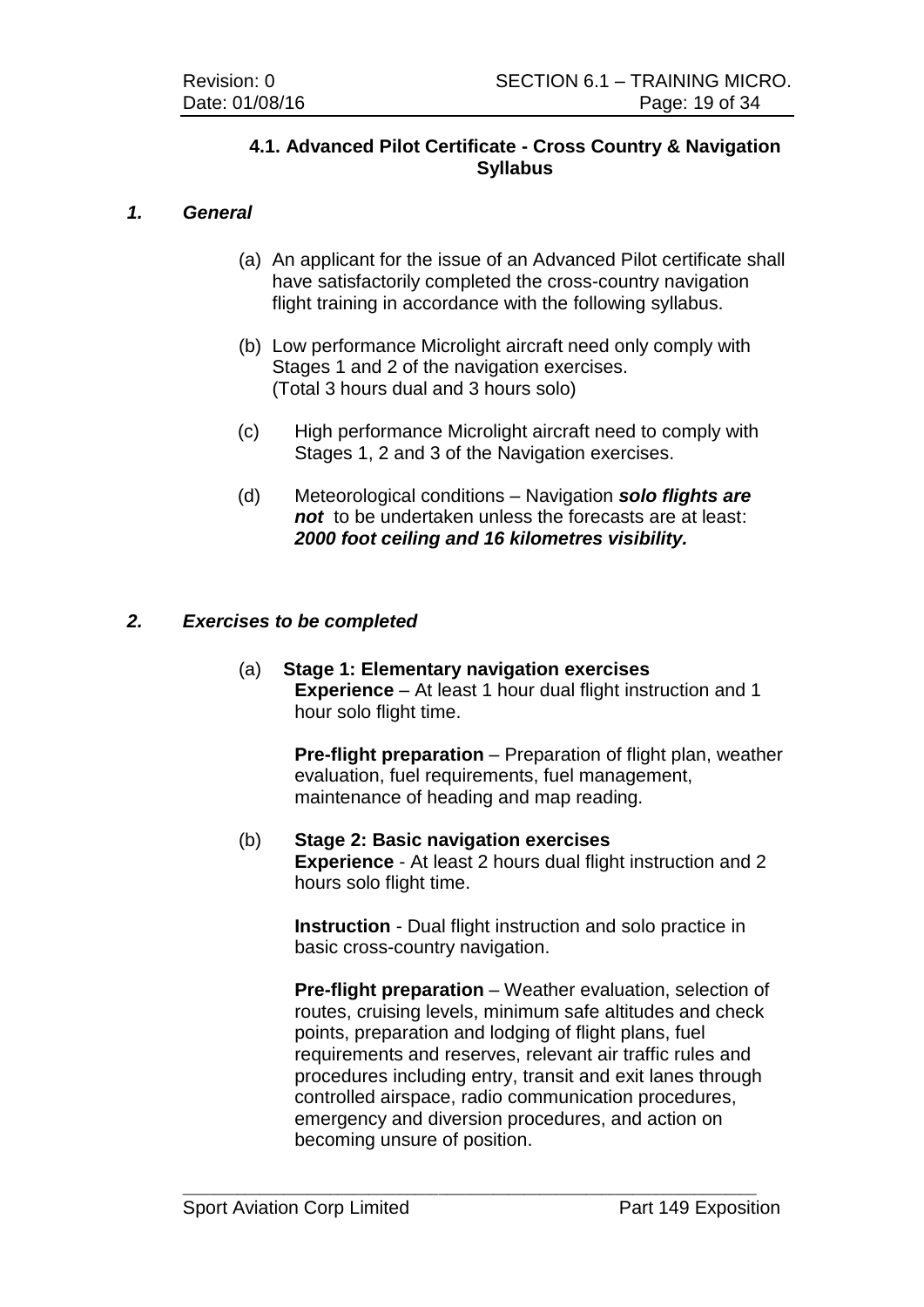**In-flight procedures** - Log keeping, map reading, maintenance of compass heading, elimination of track errors, revisions of ETA, position reporting and adherence to air traffic clearances.

**Dual flight instruction** – To include at least one landing at a controlled or flight service aerodrome and one landing at a non-controlled aerodrome at least 25 nm from the point of departure.

**Meteorological conditions** – Navigation solo flights are not to be undertaken unless the forecasts are at least 2000 foot ceiling and 16 kilometres visibility.

#### **(e) Stage 3: Advanced navigation exercises**

Experience - At least 2 hours dual flight instruction and 2 hours solo flight.

**Instruction** – Dual flight instruction in advanced navigation including part high level and part low level navigation, preferably with one landing en-route. At least one flight is to be made into controlled airspace or an MBZ in an aircraft equipped with a two-way radio.

Note: If the student has not qualified for flight into controlled airspace the cross country endorsement must read "not valid for controlled airspace".

#### **Pre-flight Preparation** – as for Stage 2.

**In-flight procedures** – As for Stage 2 but with emphasis on high level map reading, estimations of distances and revisions of ETA. Introduction to emergencies such as deterioration of weather with an unscheduled landing and resulting diversion back to base at low level under simulated meteorological conditions of 600 foot cloud base and flight visibility less than 5000 metres.

Solo advanced navigation – Following dual flight instruction, this should include a period at high level only but not necessarily over the same route and preferable with an intermediate landing en-route. This exercise should not be authorised until the supervising instructor is satisfied with the student's ability to undertake such a flight.

(f) **Low performance microlights** – Notwithstanding the exercises detailed above, students carrying out the cross country and navigation syllabus in a low performance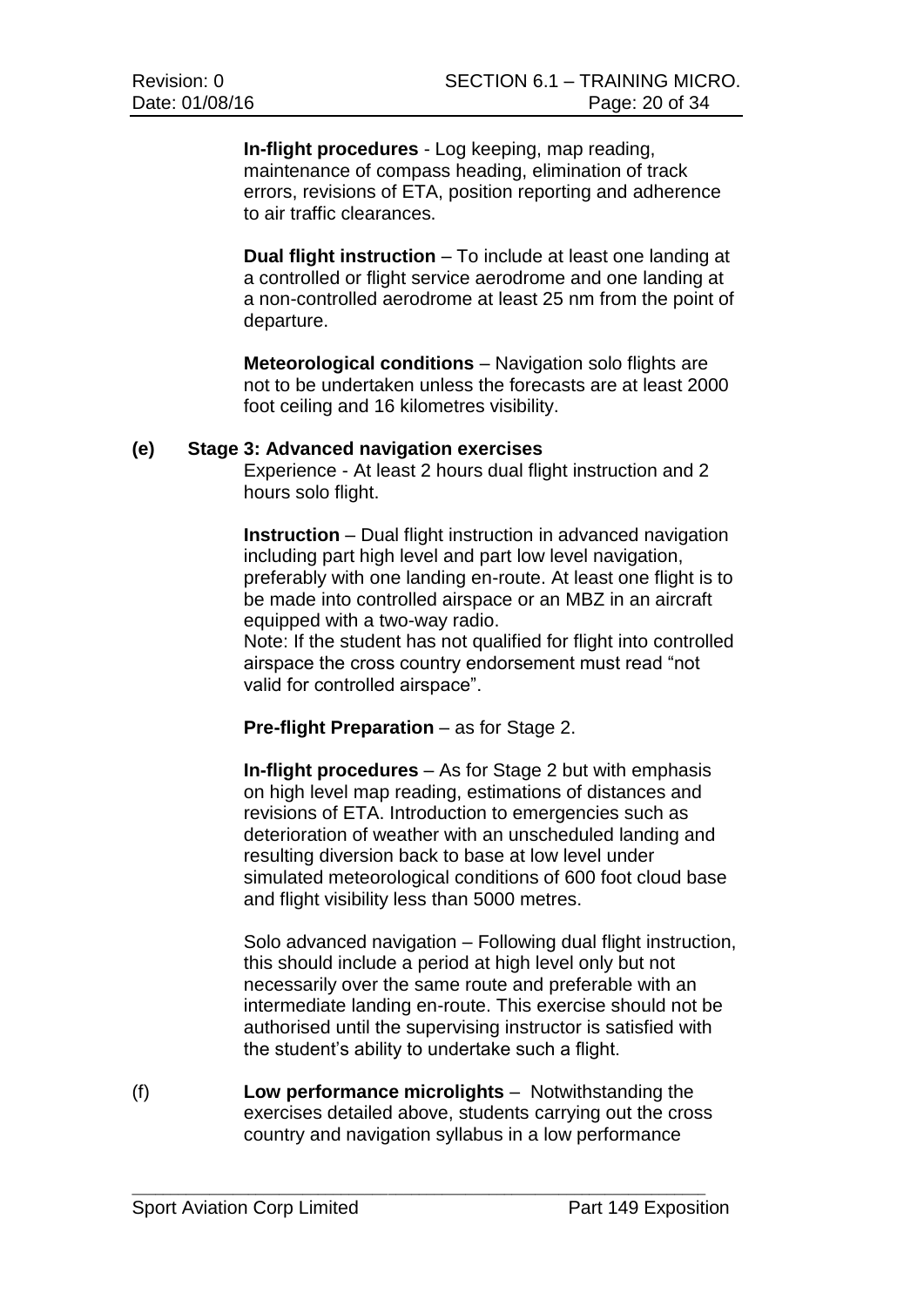Microlight may modify certain parameters to suit the performance of their aircraft as follows:

- (1) If Instructors elect to use an aerodrome in a MBZ rather than a controlled aerodrome. See paragraph (4).
- (2) Instructors and students should concentrate on competency in low level map reading and flight planning.
- (3) Cross country flight planning should be developed around the limited performance and endurance of the individual aircraft.
- (4) The student may elect to opt out of the requirement to qualify in controlled airspace if the training is taking place outside controlled airspace and a controlled/flight service aerodrome in a NORDO aircraft. If this option is taken the pilot's logbook and Microlight certificate shall be endorsed:

# *"Not valid for flight into controlled airspace"*

This limitation must be lifted by pilot qualification if a High Performance Rating is subsequently sought.

#### *3. Logbook Certification*

Upon satisfactory completion of the syllabus of cross-country flight training, the flight instructor completing the training shall endorse the applicant's logbook in the following manner:

| <b>CROSS-COUNTRY</b><br><b>ENDORSEMENT</b>                                                                                                                                                                                                  |                                      |  |  |
|---------------------------------------------------------------------------------------------------------------------------------------------------------------------------------------------------------------------------------------------|--------------------------------------|--|--|
| I hereby Certify that:                                                                                                                                                                                                                      |                                      |  |  |
| <b>Full Name of Applicant</b>                                                                                                                                                                                                               | has                                  |  |  |
| Satisfactorily completed the syllabus of cross-country navigation flight training in<br>accordance with Section 6.1 - 4.1 of the SAC Exposition and is eligible to make<br>application to have an Advanced Pilot Certificate issued by SAC. |                                      |  |  |
| Limitations: "not valid for controlled airspace"                                                                                                                                                                                            | (Instructor to delete as applicable) |  |  |
| Signed: __________________________________                                                                                                                                                                                                  |                                      |  |  |
| Date: ________________                                                                                                                                                                                                                      |                                      |  |  |
| <b>SAC Instructor Certificate Nr.:</b>                                                                                                                                                                                                      |                                      |  |  |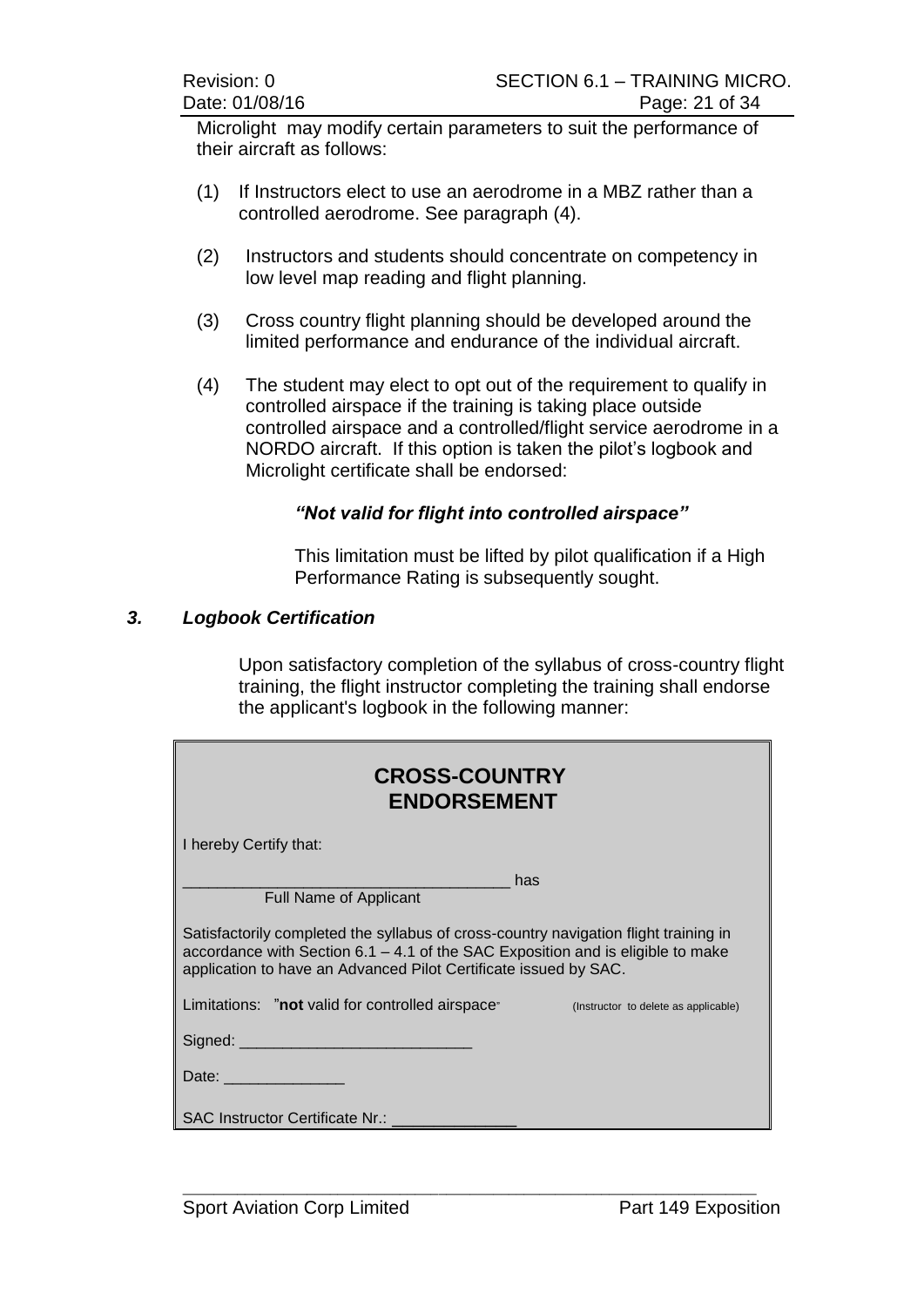# **5. Microlight Instructor Certificate**

# *1. Object*

The object of this section is to specify:

- (a) the requirements for issue;
- (b) the recent experience requirements;
- (c) the examination syllabus;
- (d) the flight test requirements; and
- (e) the privileges of the Microlight Instructor Certificate.

# *2. Requirements for issue*

2.1 An applicant for the issue of a Microlight Instructor Certificate:

#### **Fixed Wing**

- (a) shall be the holder of an Advanced Microlight Pilot Certificate; or
- (b) shall hold a Part 61 Flight instructor Rating Aeroplane Category A, B, or C **and** a SAC Microlight Pilot Certificate.
- (c) shall demonstrate to a Sport Aviation Corp Ltd Authorised Testing Officer his/her ability to give ground instruction on Microlight aircraft and demonstrate their ability to fly a Microlight aircraft within the 'groupings' for which they have ratings and complete the exercises listed in the syllabus.

**Note:** Applicants holding current Part 61 Flight Instructor Ratings are exempt the written examinations for a Microlight Flight Certificate but must still comply with the experience requirements, group/type rating, flight test, and oral examination for issue of a Microlight Instructor Certificate.

#### **Rotorcraft**

Helicopters - Refer Section 6.2 – 3,4 Gyroplanes – Refer Section 6.3 – 5,1

- 2.2 The syllabus for the flight test is set out in Section 6.1 5.2.
- 2.3 Prior to undertaking the flight test for a Microlight Instructor Certificate an applicant is required: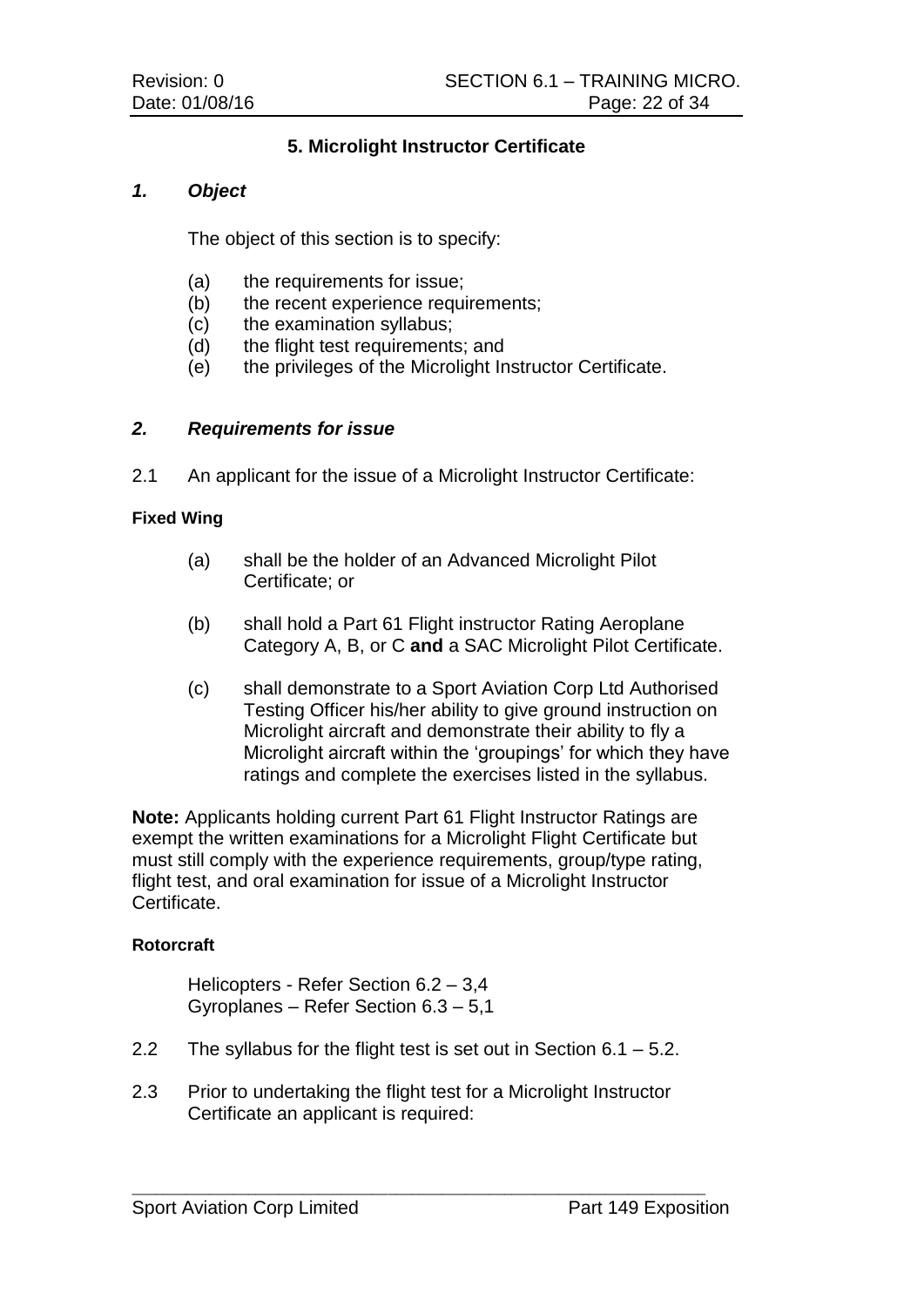#### **Fixed Wing**

- (a) to pass an oral examination in principles of flight;
- (b) to pass an oral examination in VFR operations with particular emphasis on airspace considerations;
- (c) to pass an oral and practical examination in the preparation an operation of Microlight aircraft;
- (d) to pass an oral examination on micro-meteorology;
- (e) to pass a written exam on all aspects of Microlight training;
- (f) to attend a course/seminar in instruction techniques.
- 2.3 The detailed syllabus of examination in the above subjects is set out in Section 6.1 – 5.1
- 2.4 Prior to undertaking a flight test for a Microlight Instructors Certificate an applicant must have completed.
	- (a) not less than 200 hours flight in Microlight Aircraft which must include at least 10 hours of cross-country flying, if all experience has been in Microlight aircraft: or
	- (b) 200 hours flight time in aircraft of which 25 hours must be in Microlight aircraft and which must include at least 10 hours cross-country flying.
- 2.5 Where the applicant is the holder of a valid Flight instructor Rating - Aeroplane Category A, B or C, they must complete a minimum of 5 hours flight time in Microlight Aircraft before undertaking supervision of Microlight operations.
- 2.6 An applicant who does not hold a current or valid flight instructor rating - aeroplane Category A, B or C but who has previously held such a rating will be required to complete 10 hours flight time in Microlight Aircraft before undertaking supervision of Microlight operations.

 $\_$  , and the set of the set of the set of the set of the set of the set of the set of the set of the set of the set of the set of the set of the set of the set of the set of the set of the set of the set of the set of th

#### **Rotorcraft**

Helicopters - Refer Section 6.2 Gyroplanes - Refer Section 6.3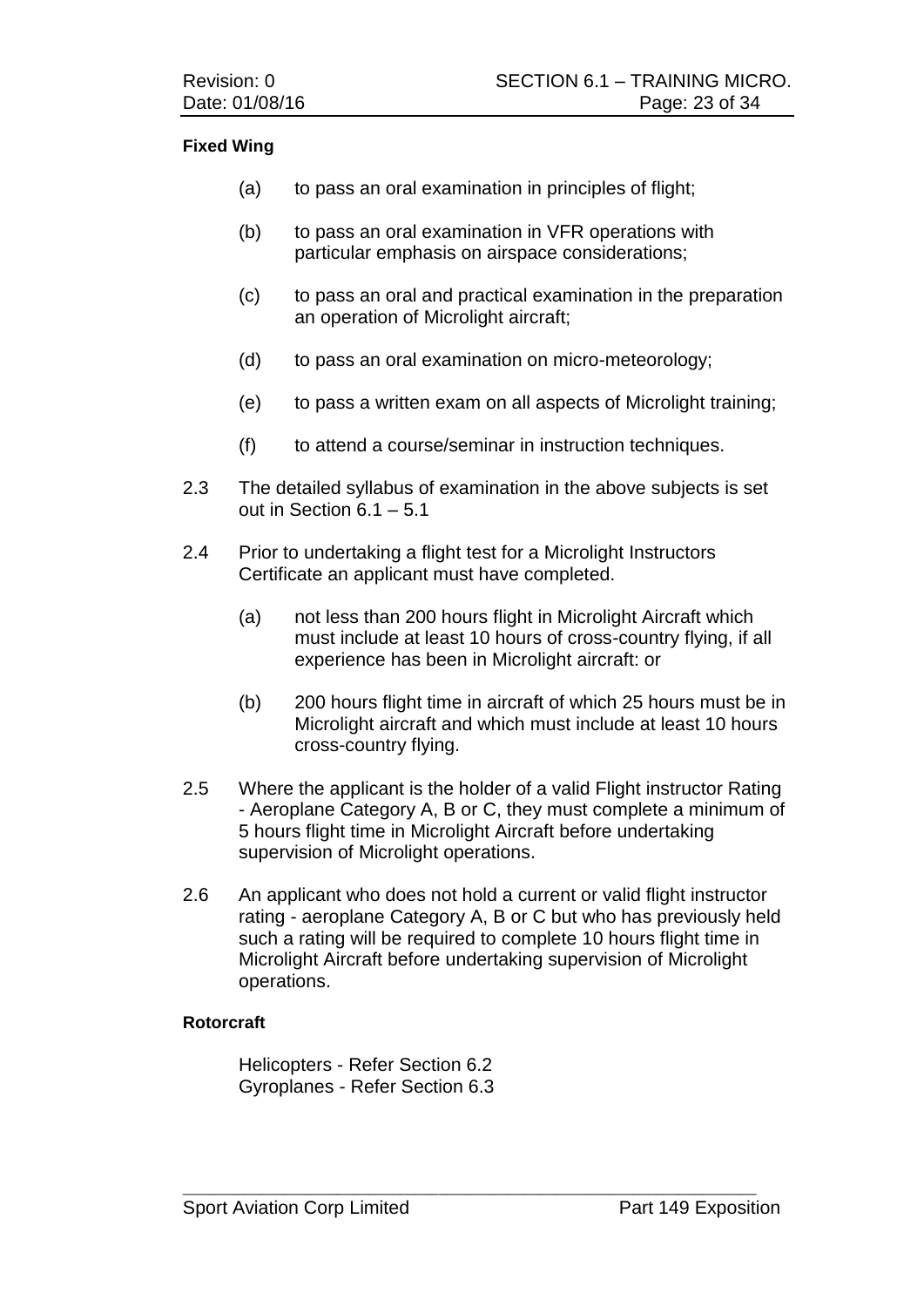#### *3. Recent Experience Requirements*

- 3.1 The holder of a Microlight Instructor Certificate must not exercise the privileges of his/her certificate to act as an instructor in Microlight Aircraft unless:
	- (a) within the immediate preceding 90 days he/she has carried out at least three take-offs and landings in a Microlight Aircraft of similar configuration and ;
	- (b) within the immediate preceding 13 months he/she has demonstrated to an authorised testing officer (ATO) designated by SAC his/her competency to carry out the duties appropriate to a Microlight Instructor Certificate in accordance with the syllabus set out in Section 6.1 – 5.1

#### *4. Requirements for Re-validation*

- (a) An applicant for the re-validation of an Instructor Certificate must satisfy SAC that they have a current medical declaration by forwarding a copy to the Secretary/Administrator together with a completed, Instructor Flight Review signed by the applicant and the ATO (SAC Form 8.4). The Operations Officer may except an equivalent flight review from another Microlight Organisation or part 61 testing officer.
- (b) It shall be the responsibility of the pilot certificate holder to ensure the Medical certificate and flight review requirements are met before acting as pilot-in-command.

#### *5. Privileges*

- 5.1 A Microlight Instructor Certificate must be considered a Provisional Certificate until 50 hours or 12 months, which ever is the greater, of satisfactory performance and minimum 2 students trained to 1<sup>st</sup> solo and 10 hours dual instruction with an ATO. Then the Provisional instructor classification may be lifted and application made to SAC for consideration,
- 5.2 A Microlight Instructor Certificate authorises the holder to:
	- (a) give flight and ground instruction in Microlight Aircraft;
	- (b) authorise solo flight by the holder of a Novice Pilot; Certificate.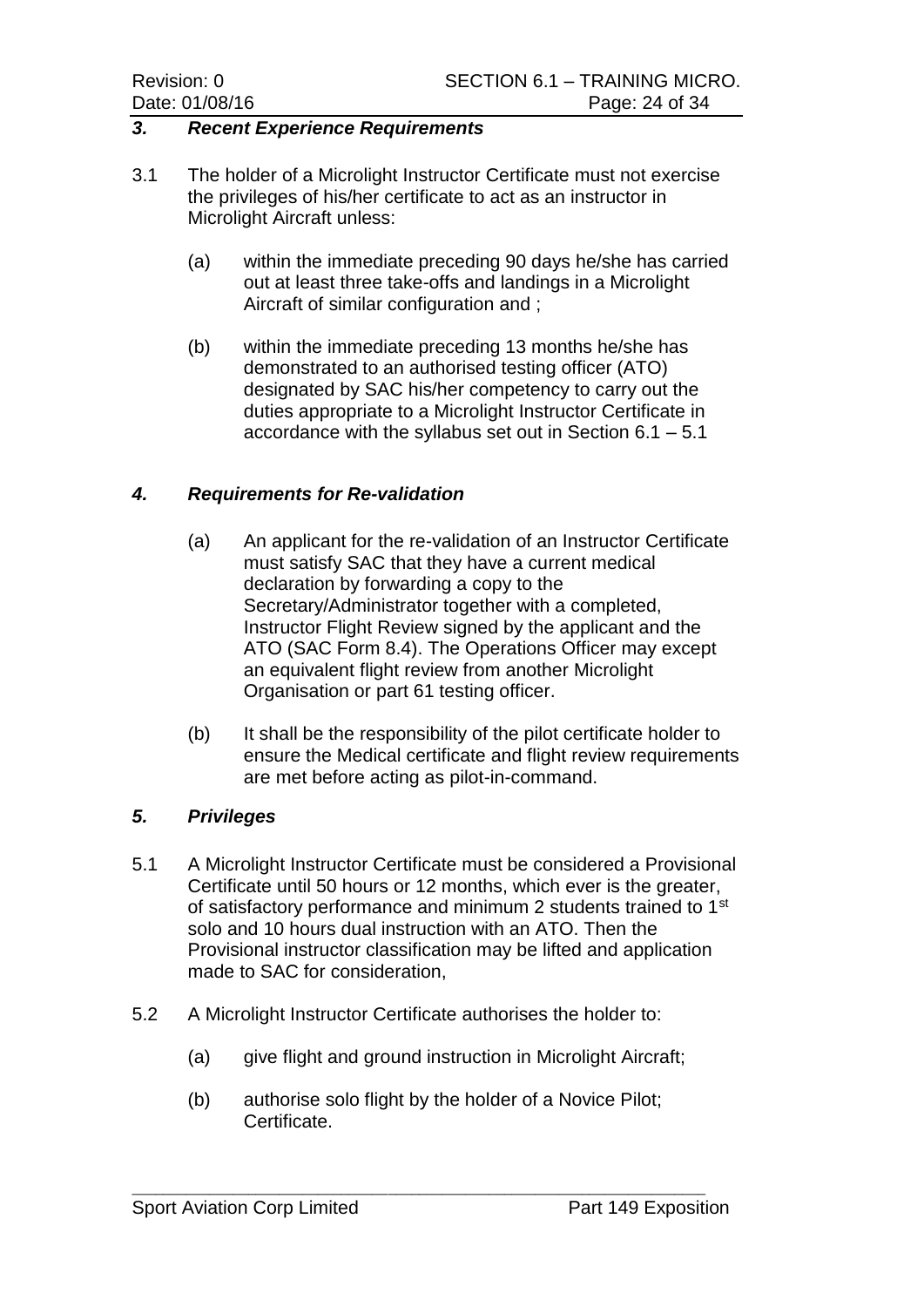- (c) Issue a type rating to qualified pilots if he/she holds a valid rating in that aircraft. **Note**: A Provisional Instructor may only authorise solo flight other than first solo, and authorise type ratings. A Provisional Instructor may not test for issue of flight Certificates or BFR renewals.
- 5.3 Part 61 "A" Cat Instructors who hold a SAC Microlight Instructor rating may self rate on any Microlight aircraft for the purposes of training a Pilot on that aircraft.

# *6. Microlight Instructor Certificate - Ratings*

- 6.1 All Microlight Instructor Certificates will be endorsed with ratings in accordance with the schedule below:
	- (a) **Group A:** Valid for the operation of Weight Shift Microlight Aircraft only.
	- (b) **Group B:** Valid for the operation of Three Axis Control Microlight Aircraft only.
	- (c) **Group C:** Valid for the operation of Combined Control Microlight Aircraft only.
	- (d) **Group G:** Valid for the operation of Microlight Gyroplanes only.
	- (e) **Group H:** Valid for the operation of Microlight Helicopters only.
	- (f) **Group P:** Valid for the operation of Powered Paragliders only;
	- (g) **Group J:** Valid for the operation of Microlight Jet Packs only.
	- (h) **High performance Microlights** of all the above groups are subject to type ratings. Refer Section  $6.0 - 4$

# *7. Microlight Instructor – Categories*

- (a) **ATO:** Has equivalence with Pt 61 "A" Category instructor
	- (b) **Instructor:** Has equivalence with Part 61 "B" Category instructor
	- (c) **Provisional:** Has equivalence with Part 61 "C" Category instructor"( may not authorise first solo and is under supervision of an instructor or ATO)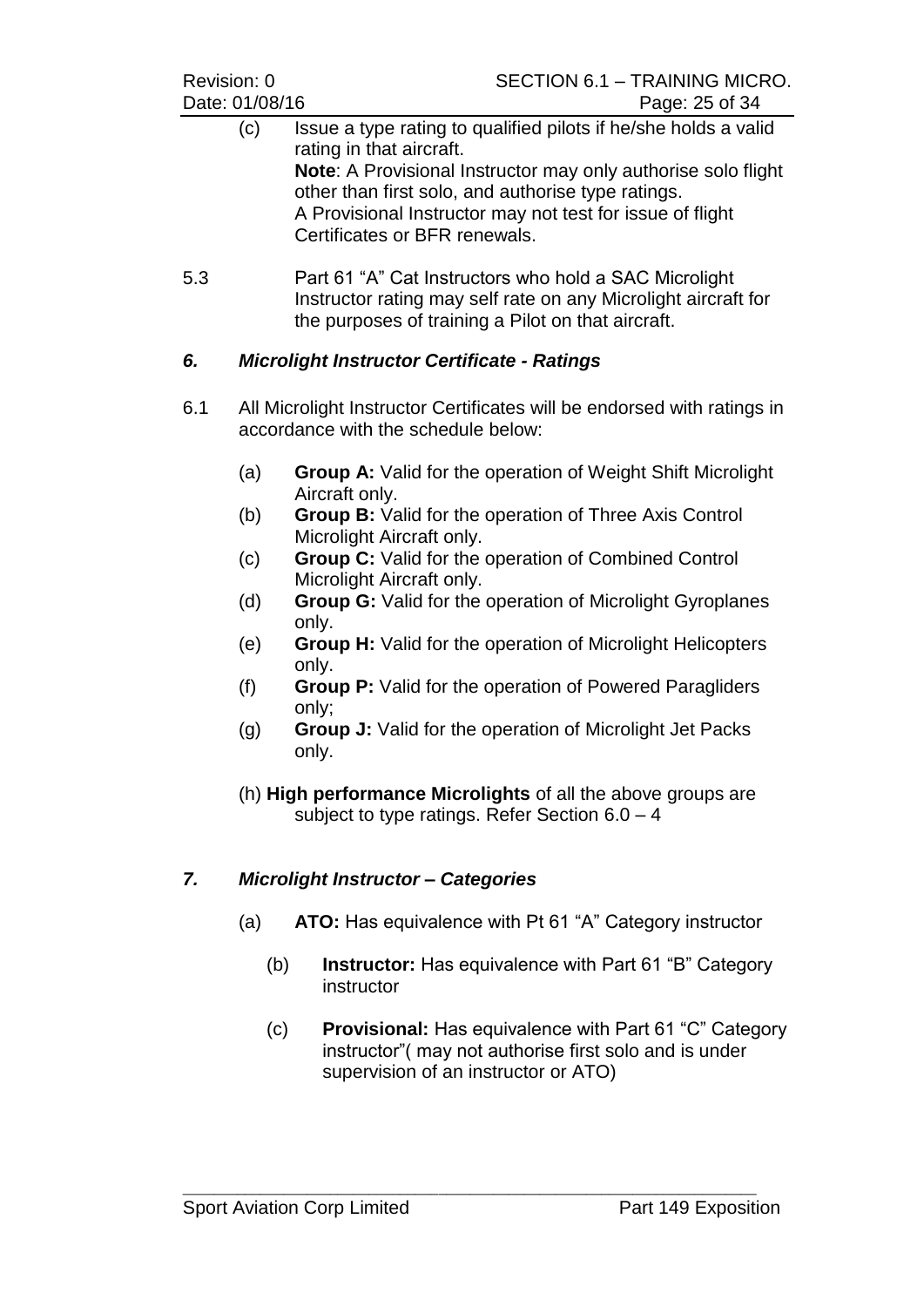# **5.1 Microlight Instructor Certificate Syllabus**

#### *1. Aviation Law and Publications*

- 1.1 Candidates are required to have a broad knowledge of the purpose and general knowledge of the following documents or groups of documents:
	- (a) Civil Aviation Rules
	- (b) NZ Aeronautical Information Publication NZAIP Vol. 1
	- (c) NZAIP Vol. 4
	- (d) Aeronautical Information Circulars
	- (e) NZ Aeronautical Information Publication (AIP Supplements)
- 1.2 Candidates are required to have a practical working knowledge of the Civil Aviation Rules and documents issued thereunder which are pertinent to the sport and recreation operation of microlight aeroplanes under visual meteorological conditions, and which are listed hereunder:
	- (a) Civil Aviation Rules

| <b>Rule</b> | Title                                                 |  |
|-------------|-------------------------------------------------------|--|
| Part 1      | <b>Definitions and Abbreviations</b>                  |  |
| Part 91     | <b>General Operating and Flight Rules</b>             |  |
| 91.123      | <b>Flight Instruction</b>                             |  |
| 91.127      | Use of Aerodromes                                     |  |
| 91.129      | Restricted and danger areas                           |  |
| 91.132      | Low flying areas                                      |  |
| 91.133      | Military operational areas                            |  |
| 91.136      | <b>Conditional areas</b>                              |  |
| 91.137      | Volcanic hazard areas                                 |  |
| 91.140      | General aviation areas                                |  |
| 91.141      | Aerodrome traffic zones                               |  |
| 91.203      | Authority of the pilot-in-command                     |  |
| 91.205      | Crew members at stations                              |  |
| 91.207      | Occupation of seats and wearing of<br>restraints      |  |
| 91.217      | Pre-flight action                                     |  |
| 91.219      | Familiarity with operating limitations and            |  |
|             | emergency equipment                                   |  |
| 91.222      | Flying equipment and operating information            |  |
| 91.223      | Operating on and in the vicinity of an<br>aerodrome   |  |
| 91.225      | Operations at aerodromes with air traffic<br>services |  |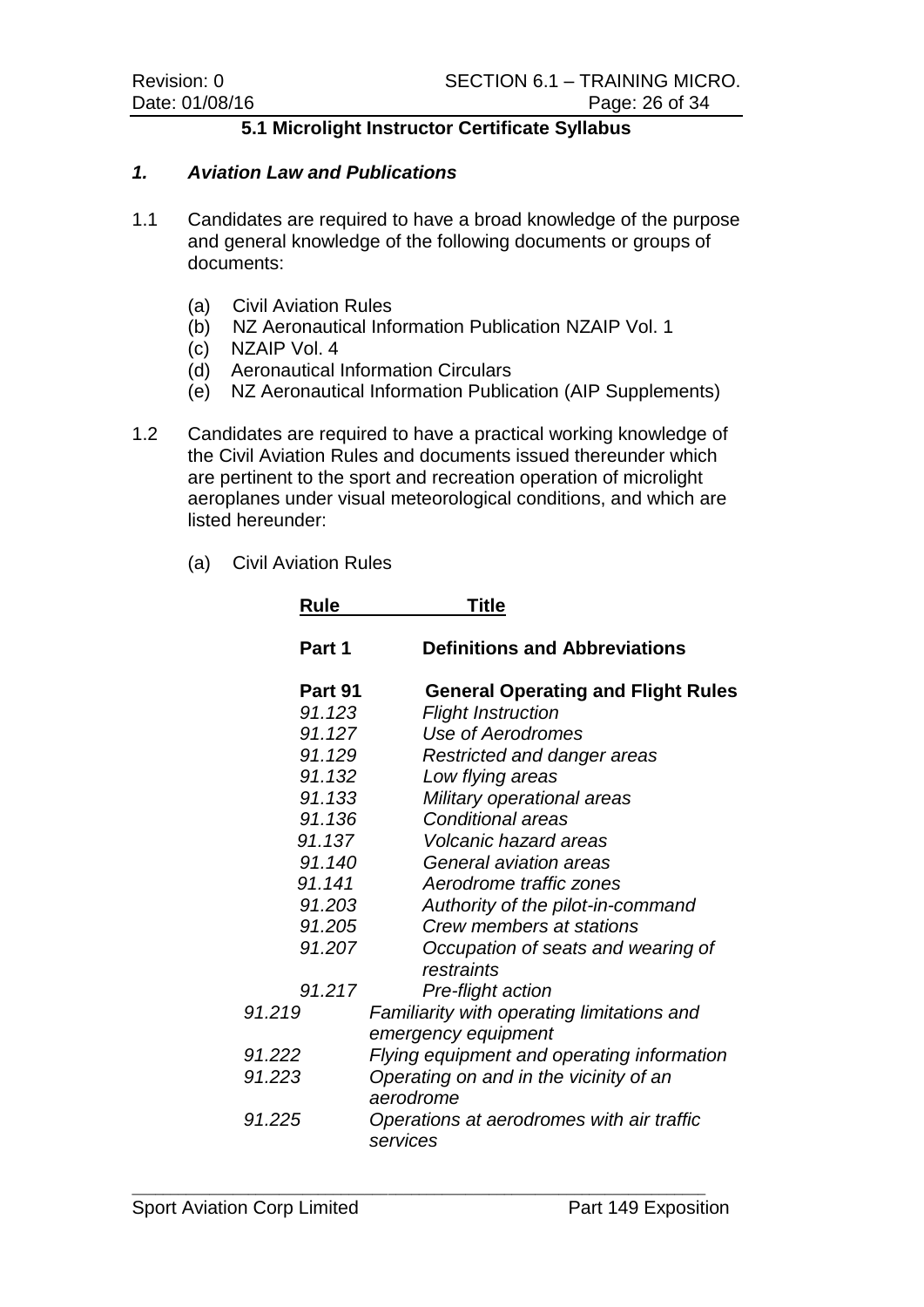| Revision: 0     | SECTION 6.1 - TRAINING MICRO.                       |
|-----------------|-----------------------------------------------------|
| Date: 01/08/16  | Page: 27 of 34                                      |
| 91.227          | Operating near other aircraft                       |
| 91.229          | Right-of-way rules                                  |
| 91.235          | Dropping of objects                                 |
| 91.241          | Compliance with ATC clearances and                  |
|                 | <i>instructions</i>                                 |
| 91.243          | <b>ATC light signals</b>                            |
| 91.245          | Operations in designated and classified<br>airspace |
| 91.246          | Operations in RNP designated airspace               |
| 91.247          | Use of SSR Transponder and altitude                 |
|                 | reporting equipment                                 |
| 91.249          | Aircraft call signs                                 |
| 91.301          | VFR meteorological minima                           |
| 91.303          | Special VFR weather minima                          |
| 91.307          | <b>VFR</b> flight plan                              |
| 91.308          | Position reports                                    |
| 91.311          | Minimum heights for VFR flights                     |
| 91.312          | VFR cruising altitude and flight level              |
| 91.315          | Operating in snow and ice conditions                |
| <b>Part 103</b> | <b>Microlight Aircraft Certification and</b>        |
|                 | <b>Operating Rules</b>                              |
| 103.101         | Registration                                        |
| 103.105         | Documents to be carried                             |
| 103.106         | Placards                                            |
| 103.152         | <b>Fuel requirements</b>                            |
| 103.153         | Minimum heights                                     |
| 103.154         | <b>Flight Criteria</b>                              |
| 103.160         | Carriage of passengers                              |
| 103.217         | Maintenance and inspection requirements             |
| 103.221         | Instrument and equipment requirements               |

# *2. Microlight Air Navigation and Flight Planning*

- 2.1 Form of the Earth Latitude and Longitude
	- 2.2 Direction on the earth: Navigation by compass
	- 2.3 Topographical maps:

Practical use of the maps, measuring tracks and distances, knowledge of the principal chart symbols, contour lines.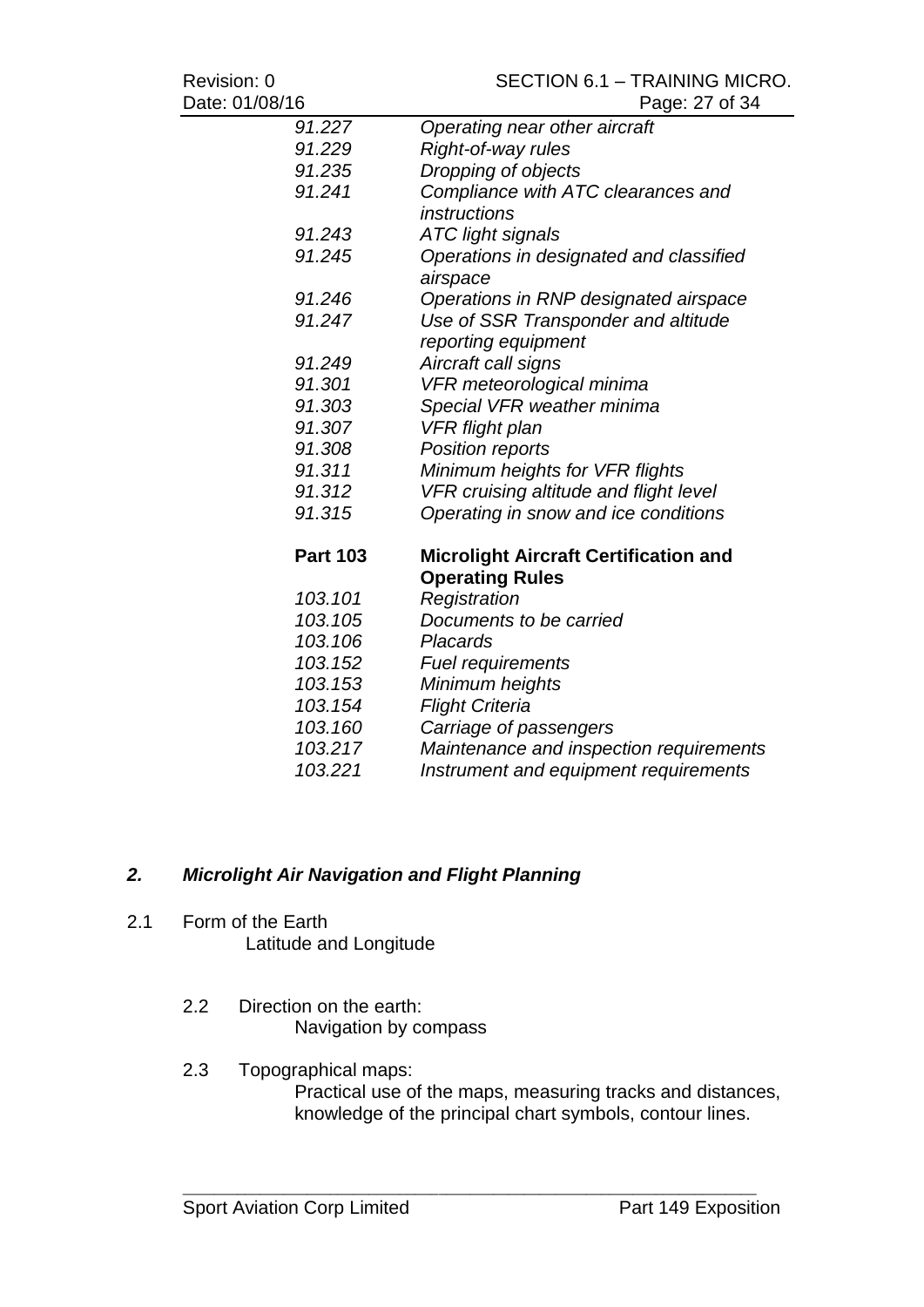2.4 Operations under VFR: Control Area Class C and D Control Zones Class C and D Uncontrolled airspace Class G Mandatory Broadcast Zones (MBZ)

# **3. Meteorology**

- 3.1 Composition of the atmosphere.
- 3.2 Atmospheric pressure: Unit of measure, variation with height, pressure altitude, the effects of, I.S.A.
- 3.3 Atmospheric temperature: Units of measure, variation with height, density altitude, and effects of, I.S.A.

#### 3.4 Pressure systems and fronts:

Depression or low pressure, anti-cyclone or high pressure, cold and warm fronts, the general characteristics of pressure systems and fronts as they occur over NZ, horizontal pressure, isobars.

#### 3.5 Wind:

Wind velocity, wind shear, backing and veering, sea breezes, Fóhn winds, valley winds, anabatic and catabatic winds.

# 3.6 Clouds:

Cloud classifications, effect of haze, smoke and fog on visibility, visibility, fog.

#### 3.7 Turbulence-.

Mechanical, terrain, convectional, local winds, slipstream, wake, the evaluation and recognition of potential areas of low-level turbulence and its potential effect on the operation of microlight aeroplanes, mountain waves.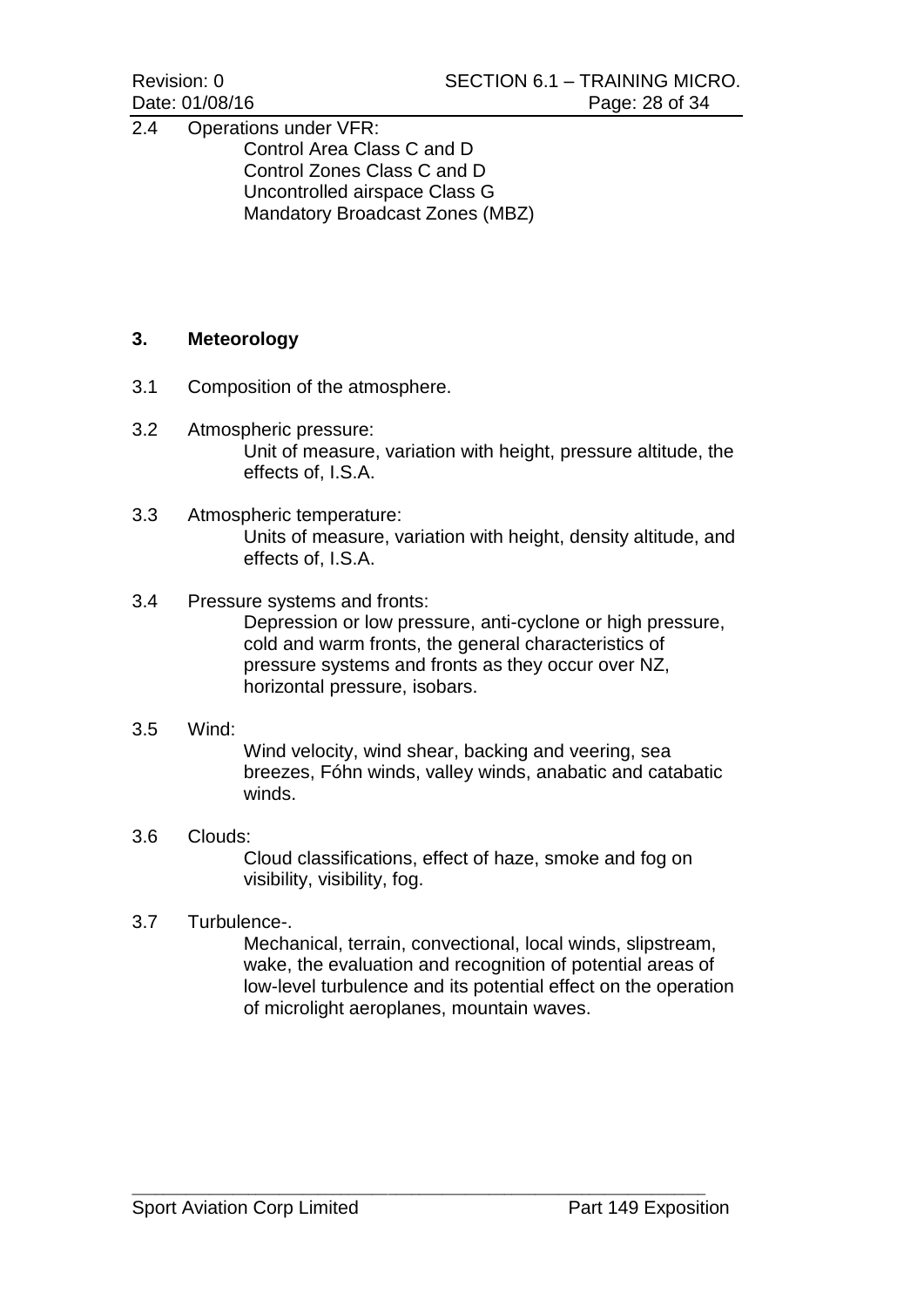| Revision: 0    | SECTION 6.1 - TRAINING MICRO. |
|----------------|-------------------------------|
| Date: 01/08/16 | Page: 29 of 34                |

3.8 Aviation meteorological briefings: Terms and abbreviations used in meteorological forecasts and reports, procedures for obtaining pre-flight meteorological information.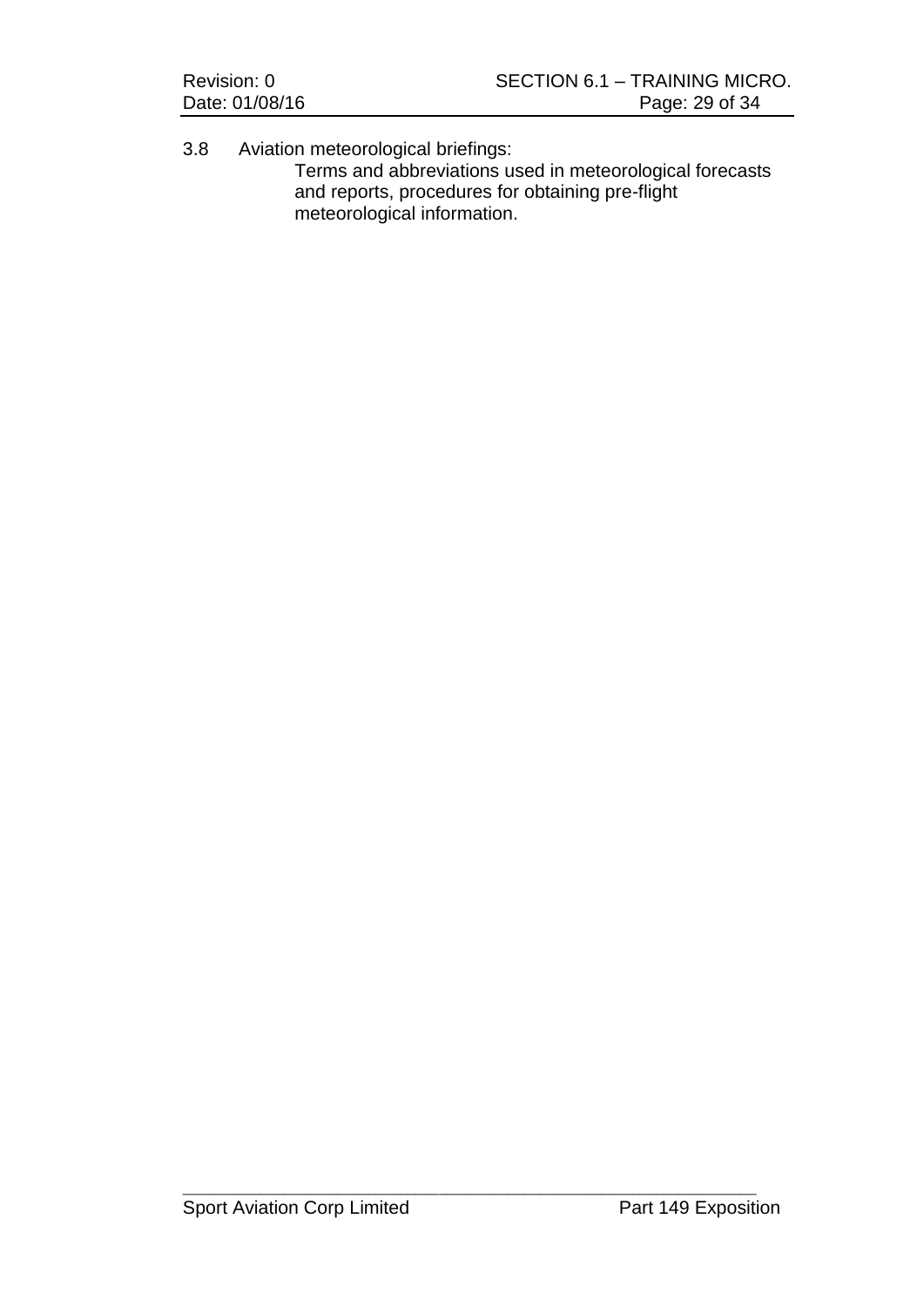# *4. Aircraft Technical Knowledge – Microlight Aeroplanes*

4.1 Properties of the air:

Density: Variation of density with changes of temperature, pressure, and height.

#### 4.2 Principles of Flight:

Meaning and significance of terms associated with aerodynamics, thrust, drag, lift, weight, aerofoils, angle of attack, centre of pressure, stalling, spinning and drag (induced, parasitic).

#### 4.3 Propellers:

Pitch, effect on engine performance of fine and coarse pitch propellers, reduction drives, propeller care.

#### 4.4 Engines:

Principles of operation and associated systems, including ignition, cooling, carburetion, fuel, oil, carburettor heat, control of engines and indications of performance, use of mixture control.

#### 4.5 Airframe:

Recognition of airframe defects generally with particular emphasis on landing gear, flying controls and their associated cables and push rods, wing and tail surface attachment points, bracing struts and wires and engine mounts.

4.6 Loading:

Knowledge of the terms 'centre of gravity' and 'centre of gravity limits', the importance of centre of gravity position, knowledge of the precautions that should be taken when loading aeroplanes (e.g. security of loads), factors affecting take-off, climb and landing performance.

#### 4.7 Airmanship:

General airmanship relating to the operation of microlight aeroplanes.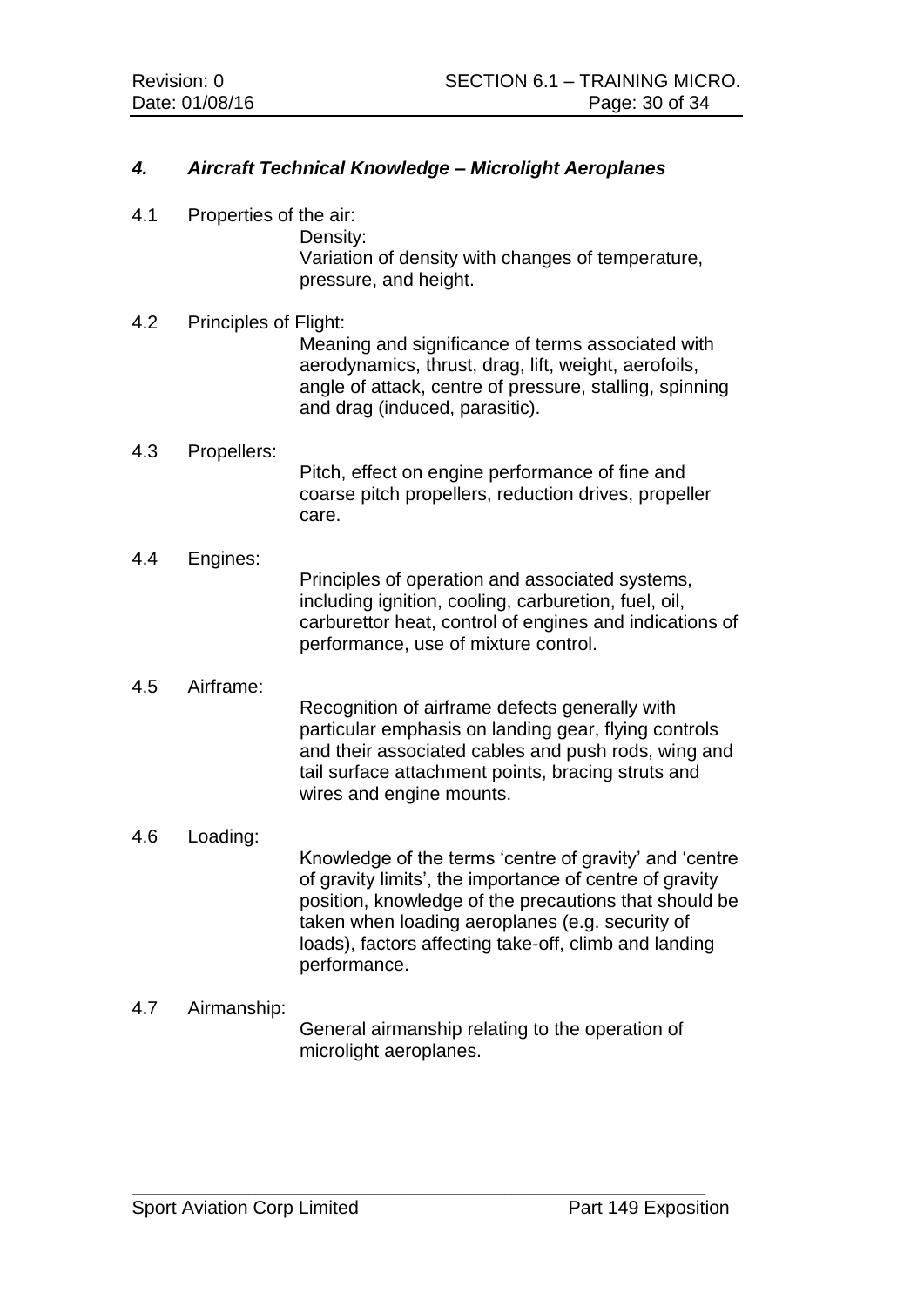# **5.2 Flight Test - Microlight Instructor Certificate**

# *1. General*

1.1 The flight manoeuvres and other aspects on which the applicant for a Microlight Instructor Certificate must be required to demonstrate competency in are:

- (a) Setting up and pre-flight inspection of Microlight Aircraft
- (b) Ground handling of Microlight Aircraft
- (c) Effect of controls
- (d) Taxiing
- (e) Takeoff
- (f) Climbing, level flight, descending, gliding
- (g) Level, climbing and descending turns including steep level turns
- (h) Stalling:
	- (i) Power off
	- (ii) With partial power, recovery at onset in both cases
	- (iii) Incipient Spin recognition and recovery

(Within the stalling limitations of the Microlight Aircraft as specified by the manufacturer or a check flight in General Aviation type aircraft).

- (i) Landing:
	- (i) Normal
	- (ii) Short field precision landing; and
	- (iii) Precision engine-off (engine may be at idle) landing.
- (j) Going around again.
- (k) Emergency procedures: Engine failure both during and after takeoff.
- (l) Weight and Balance
- (m*)* Flight Planning
- (n) Meteorology
- (o) Rules of the Air

#### **2. Exemptions**

Part 61 Instructors who hold a SAC Microlight Instructor rating and have maintained currency under part 61 must provide proof of their flight check to remain current. They do not need to be flight checked by SAC for a renewal.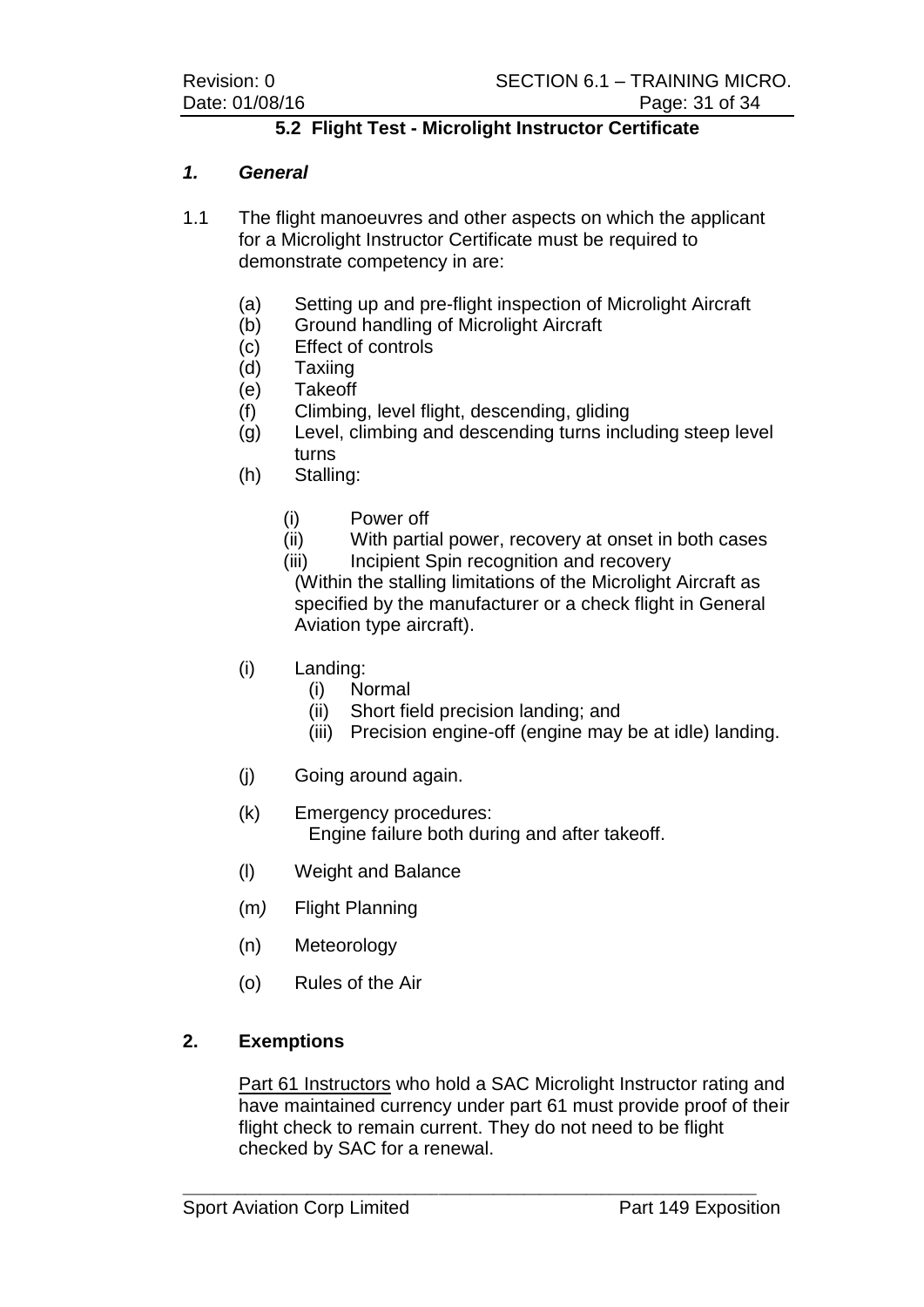# **6. Authorised Testing Officers**

#### *1. General*

SAC will from time to time appoint suitably qualified and experienced instructors as Authorised Testing Officers.

#### *2. Experience Requirements*

Minimum flight experience requirements for an Authorised Testing Officer (ATO) will normally be 500 hours Pilot in Command of which will include 100 hours of pilot instructional training.

**Note:** Where aircraft of new configuration and flight handling characteristics are introduced, the SAC Executive may, in the interests of sporting aviation, vary these requirements on a case by case basis by recognising a persons experience and previous qualifications. A person so appointed would be required to develop a training programme on type for inclusion in the SAC Exposition.

#### *3. Duties*

Authorised Testing Officers shall:

- (a) Carry out training for new Instructors in lesson planning and preparation, knowledge of SAC pilot certification procedures and flight testing on new instructors before recommending the issue of an instructor certificate.
- (b) Carry out flight tests on other instructors for the purpose of assessment or upgrading their qualifications.
- (c) Maintain the standard of instruction as laid down in the SAC Exposition within their local sphere of influence.
- (d) Supervise new instructors and ensure the standard of instruction conforms to the SAC Exposition.
- (e) Carry out ground instructional/lecturing duties as required by the SAC executive.

# *4. Privileges*

4.1 An Authorised Testing Officer may self-rate themselves on an aircraft type which is new to their area providing they hold a microlight certificate valid for the appropriate category.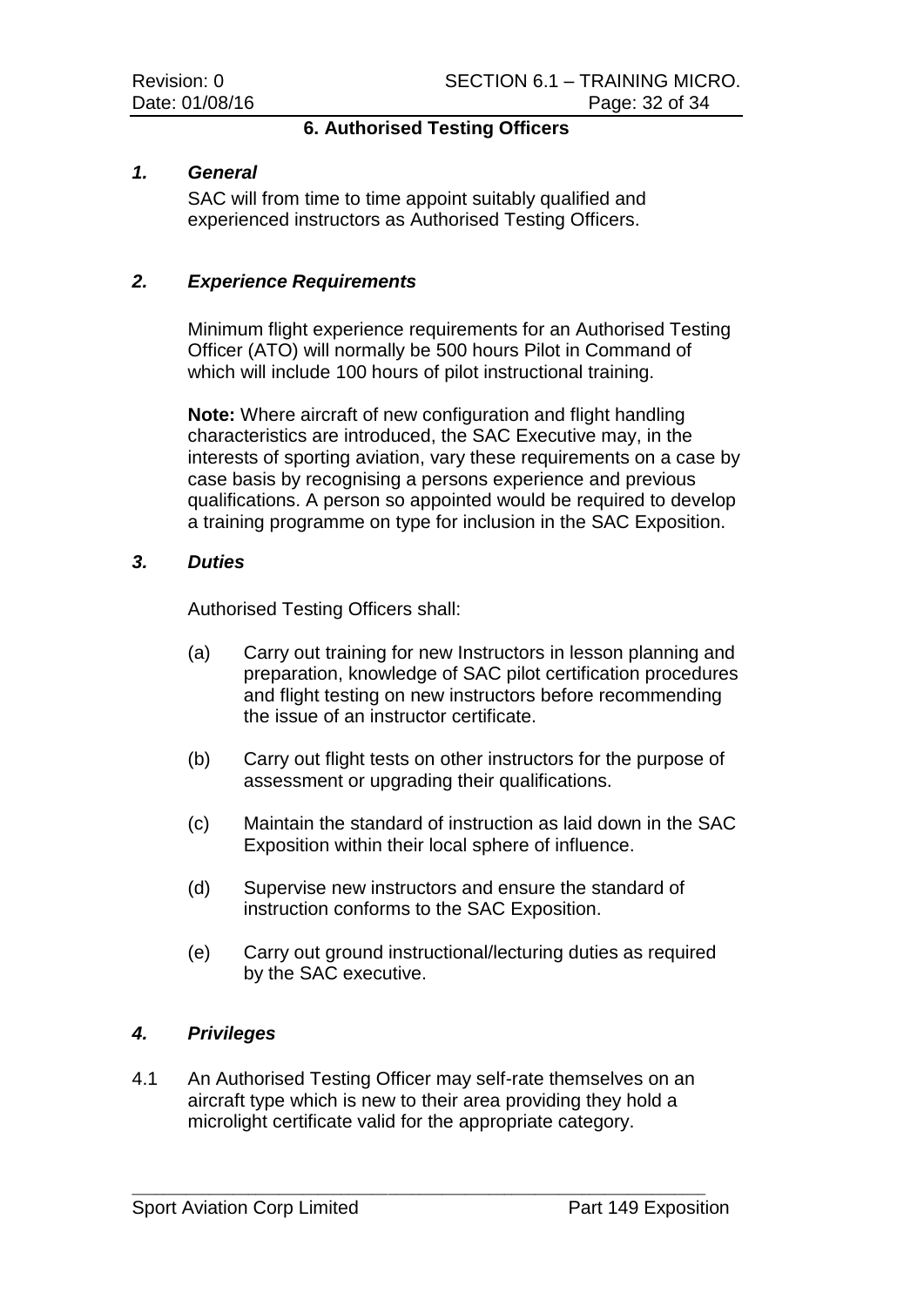| Revision: 0 |                |
|-------------|----------------|
|             | Date: 01/08/16 |

4.2 An Authorised Testing Officer may accept evidence from a person having foreign type experience and training, when a new type or category aircraft is introduced, for the purpose of recommending the issue of a microlight certificate or issuing a type rating. (see Sec 6.0, 3, 3(a)).

# *5. Renewal*

- (a) An Authorised Testing Officer is appointed as required by SAC and shall be flight tested by another SAC ATO every 2 years after which the appointment may be terminated.
- (b) All re-appointments will be at the discretion of the SAC Operations Officer.